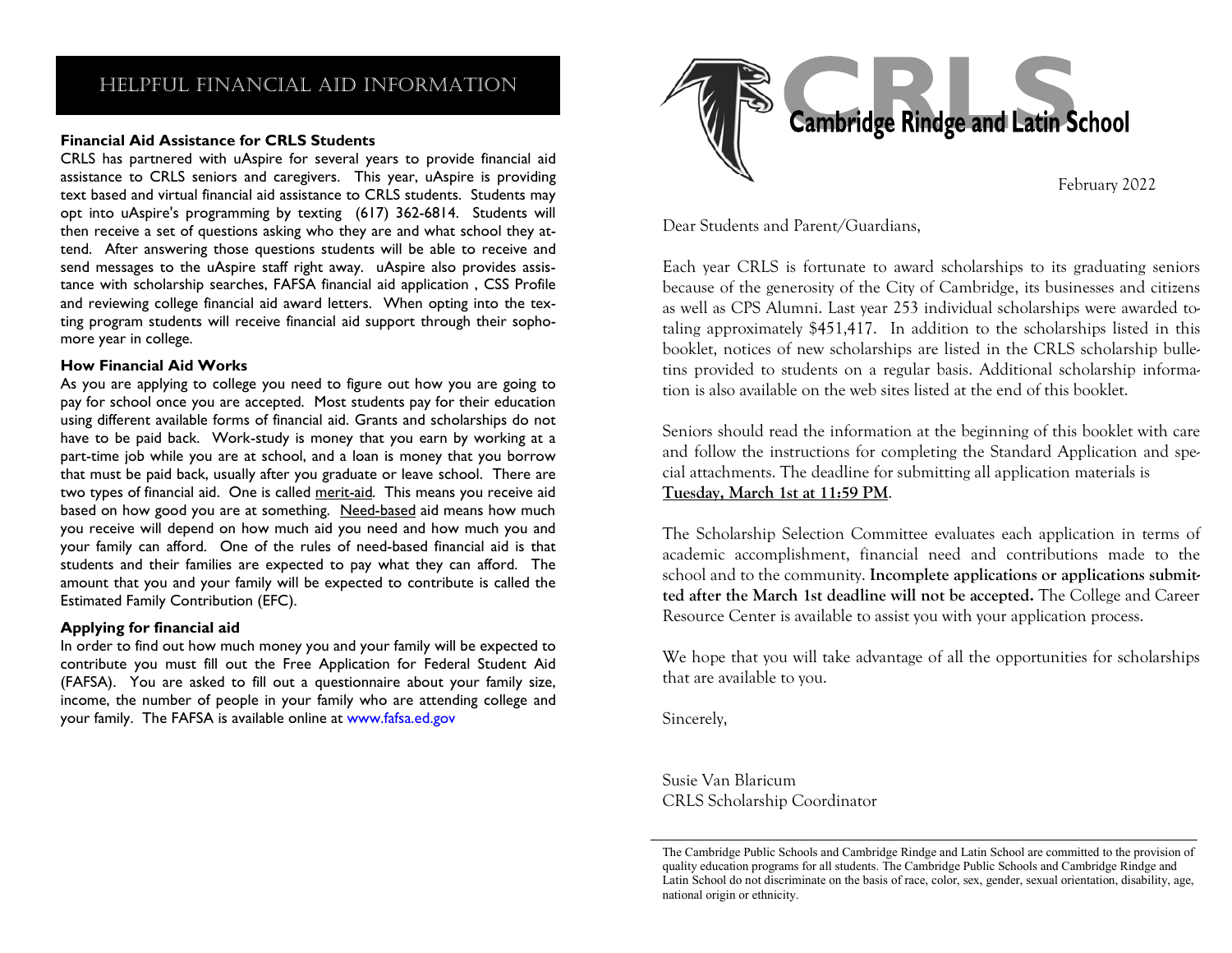# APPLYING FOR SCHOLARSHIPS

 CRLS website's Scholarship page at 1. The CRLS Scholarship Application form is available online at the [https://secure2.cpsd.us/scholarship/](https://secure2.cpsd.us/scholarship)

2. Computers and assistance accessing the application will be avail- able in the College and Career Resource Center and the CRLS Library. You may also access the application from any computer outside of CRLS with internet access.

3. In order to register for the scholarship application system, you will need your Student Identification Number and a valid CPS e- mail address. You can obtain your student ID from your guidance counselor. You are required to use your CPSD.us email account when logging into the scholarship application system.

4. When you log in to the on-line scholarship application, you will need to check all the scholarships for which you wish to be consid- ered. Review the listings in this booklet carefully to be sure you meet the eligibility requirements for the scholarships you select.

5. Fill out the application completely. Incomplete applications will not be accepted. In addition to the standard scholarship application, some scholarships require a specific special attachment, such as an essay. Scholarship applications submitted without the required special attachment will not be accepted. You must submit the application electronically; however, you may download and print a copy of the application form to use as a guideline and assist you in collecting all the information. You will be able to save your application before it is complete and return to it as often as neces- sary before it is ready to be submitted. You will need information and/or assistance from a parent or guardian to complete the finan-cial portion of the application.

**6.** Protecting the privacy of student information is our top priority. The Cambridge Public Schools utilizes 128-bit Secure Sockets Layer (SSL) encryption so that communications between your browser and its secure server encrypt your confidential informa-tion during transmission, ensuring that information stays private

# Ward Gay CRLS Boys Tennis Scholarship

Sponsor: Ward Gay's family, Marilyn, Jason and Chris

 senior who is a member of the CRLS Boys Tennis Team. Description: An annual \$1,000 scholarship awarded to a graduating

 chosen tennis originally, but who played with his heart. The boy who Eligibility: This award should go to that young man who may not have was taught and who really benefited from being part of the team.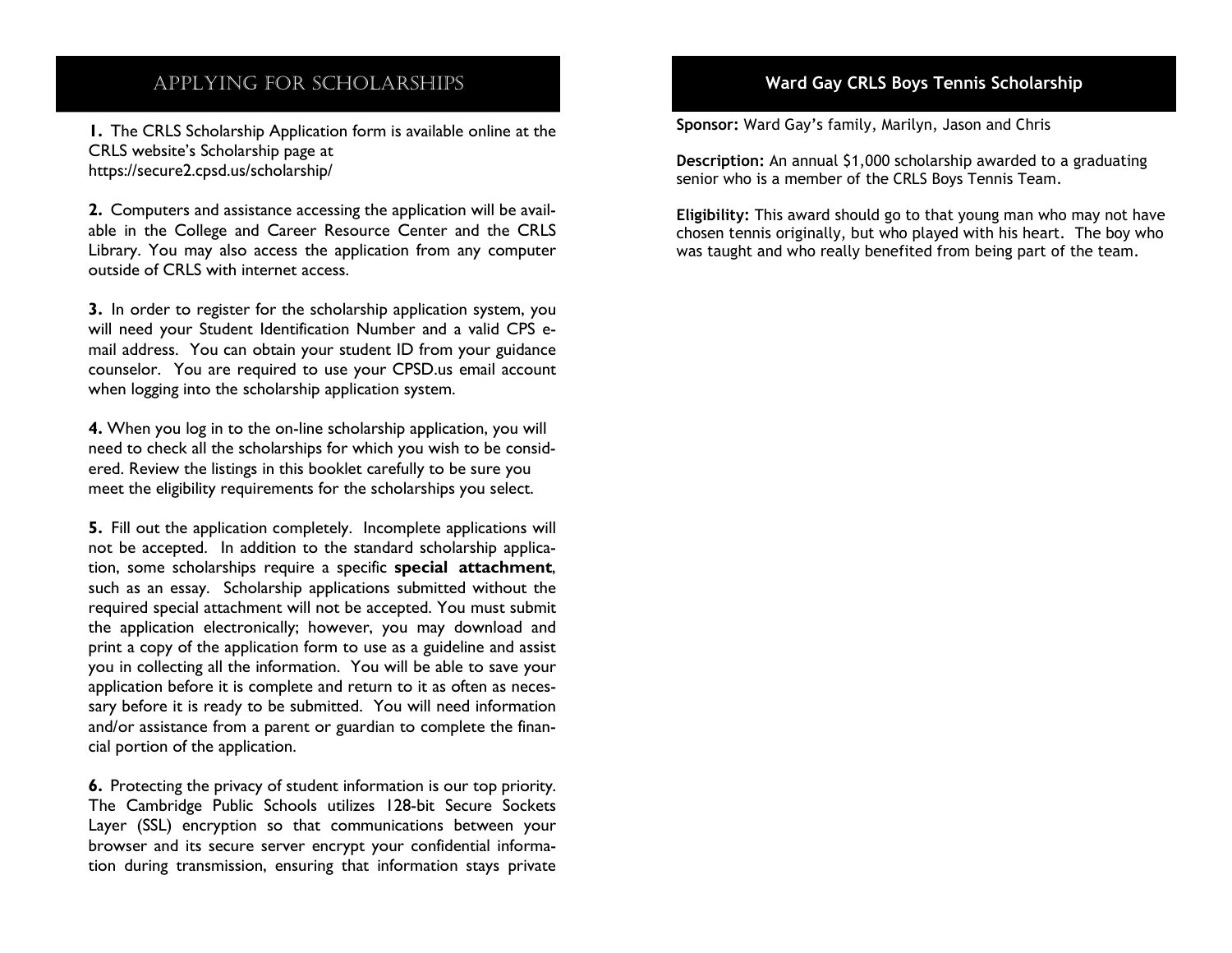Vincent A. DiClemente Memorial Scholarship Fund and applying the SCHOLARSHIPS of APPLYING FOR SCHOLARSHIPS

Sponsor: The DiClemente Family

 Description: \$750 scholarship in memory of Vincent A. DiClemente, a cal School. He was a welder/metal fabricator by trade and became an educator and technical school administrator. lifelong East Cambridge resident and a graduate of the Rindge Techni-

 Eligibility: Eligibility requirements are: 1. East Cambridge resident; 2. of Italian descent; and 3. RSTA student who has completed at least level 2 preferred.

# (The) Walter J. Fabianski Scholarship Award

Sponsor: The Family of Walter J. Fabianski

Description: \$500 scholarship

 Eligibility: The Walter J. Fabianski Scholarship Award is given to a senior who has participated in RSTA's Engineering program for at least two years and has earned a B grade or better. The recipient must in- tend to attend a 4 year college/institution and major in an Engineer- ing area. A 100-200 word essay is required. A recommendation is required from one of your Engineering instructors.

A special essay and letter of recommendation are required.

# Walter Knight Sturges Visual Arts Scholarship

Sponsor: Cambridge Community Foundation

 Description: \$2,000 scholarship for demonstrated talent in the visual arts including painting, drawing, graphic arts, sculpture, video, or photography; demonstrated financial need. Recipient is not required to major in art.

 Eligibility: In addition to completing the CRLS Standard Scholarship Application, you must submit a sample of your artwork and a letter of recommendation.

Sample artwork and letter or recommendation are required.

 and protected. Occasionally, your browser might display a secu- rity alert to notify you that you are entering or leaving a secure connection. These alerts serve to tell you when CPS is utilizing encryption to keep your information secure. This is normal, and you can choose to continue in both cases.

7. In order to complete the application you will need to write a personal statement about your career and personal goals. Some scholarships require an additional essay on a particular topic. Please keep all essays to 300-500 words.

 mendation from a teacher, counselor, employer, community/group member, etc. If you have an electronic version of your letter of recommendation, using the online scholarship system, you have the option to upload and attach it to your application. The person writing your recommendation may also email it directly to the CRLS Scholarship Coordinator Susie VanBlaricum at svan- [blaricum@cpsd.us](mailto:blaricum@cpsd.us) and the CRLS Finance Manager Julia Guida at [jguida@cpsd.us.](mailto:jguida@cpsd.us) 8. Some scholarships require that you submit a letter of recom-

10. Be sure to print a copy of your entire application for your own records before you submit it.

 The deadline for submitting all applications, special attach- ments, and letters of recommendation is Tuesday, March 1st at 11:59 PM. Materials submitted after March 1st will not be accepted.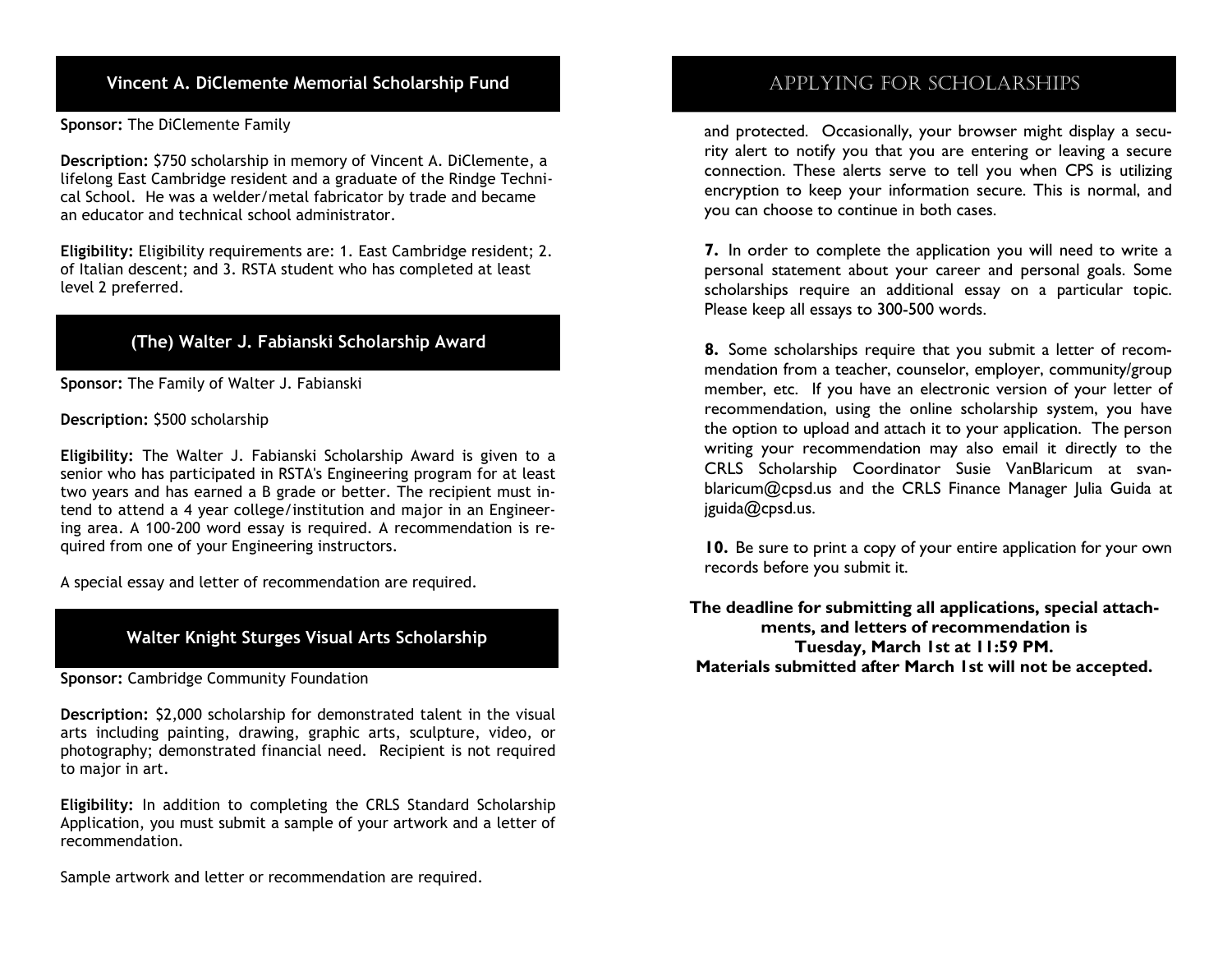Sponsor: The Thompson family

Description: Two \$500 scholarships

 Eligibility: For a CRLS senior who has turned his or her life around; planning to attend a trade-school, or a two- or four-year college; demonstrated financial need and community service.

# Americo J. Francisco Scholarships

Sponsor: The Boston Foundation

Description: Up to twelve awards of \$3,000 each

 Eligibility: The purpose of this program is to provide scholarship sup- port to students living in East Cambridge. No minimum GPA or finan- cial need required. Awards may be given for students attending either four-year or two-year schools.

# Andrea Harvey Memorial Scholarship

Sponsor: Andrea Harvey Memorial Fund

 making academic progress over four years. Description: \$2,500 to be awarded in (5) \$500 installments; the first in September of the first year of school, and then the others in each of the following four Januarys, provided the student is in school and is

 in pursuit of higher education to fulfill their dreams. Students that may not have top grades or a high GPA, but have nevertheless demon- plishments, are strongly encouraged to apply. Additionally, the schol- arship is open to students who demonstrate a passion for the arts, a need. Eligibility: This award honors students who have overcome challenges strated great efforts toward improvement in their studies and accomstrong commitment to their community, and evidence of financial

#### Friends of Cambridge Rindge and Latin School presents<br>Alvin E. Thompson Memorial Awards Franch Scholarshin for Fauity and Social Justice (cont Friends of Cambridge Rindge and Latin School presents Scholarship for Equity and Social Justice (continued)

 Candidates must demonstrate academic achievement (GPA of 80% or better) and financial need. They must intend to enroll in an accred-ited two or four year college or university in the fall.

A special essay is required.

# Sharif Moustafa Memorial Scholarship (continued)

Sponsor: Sharif Moustafa Scholarship Fund

Description: \$1,000 scholarship

Eligibility: Financial need, preference to a student involved with the West Cambridge Youth Center as a volunteer or member.

A special essay is required.

# Sid and Ad Tocman First United Market Scholarship

Sponsor: The Family of Sid and Ad Tocman

Description: \$1,000 scholarship

 Eligibility: Awarded to a student who is in financial need, lives in the Cambridgeport neighborhood and who is a graduate of the Morse School.

#### Friends of Cambridge Rindge and Latin School presents Tutoring Plus Scholarship

Sponsor: Tutoring Plus of Cambridge, Inc.

Description: \$1,000 scholarship

 Eligibility: The scholarship will be awarded to a student who attends or has attended Tutoring Plus and who intends to enroll in any type of higher education program in the summer or fall of 2022.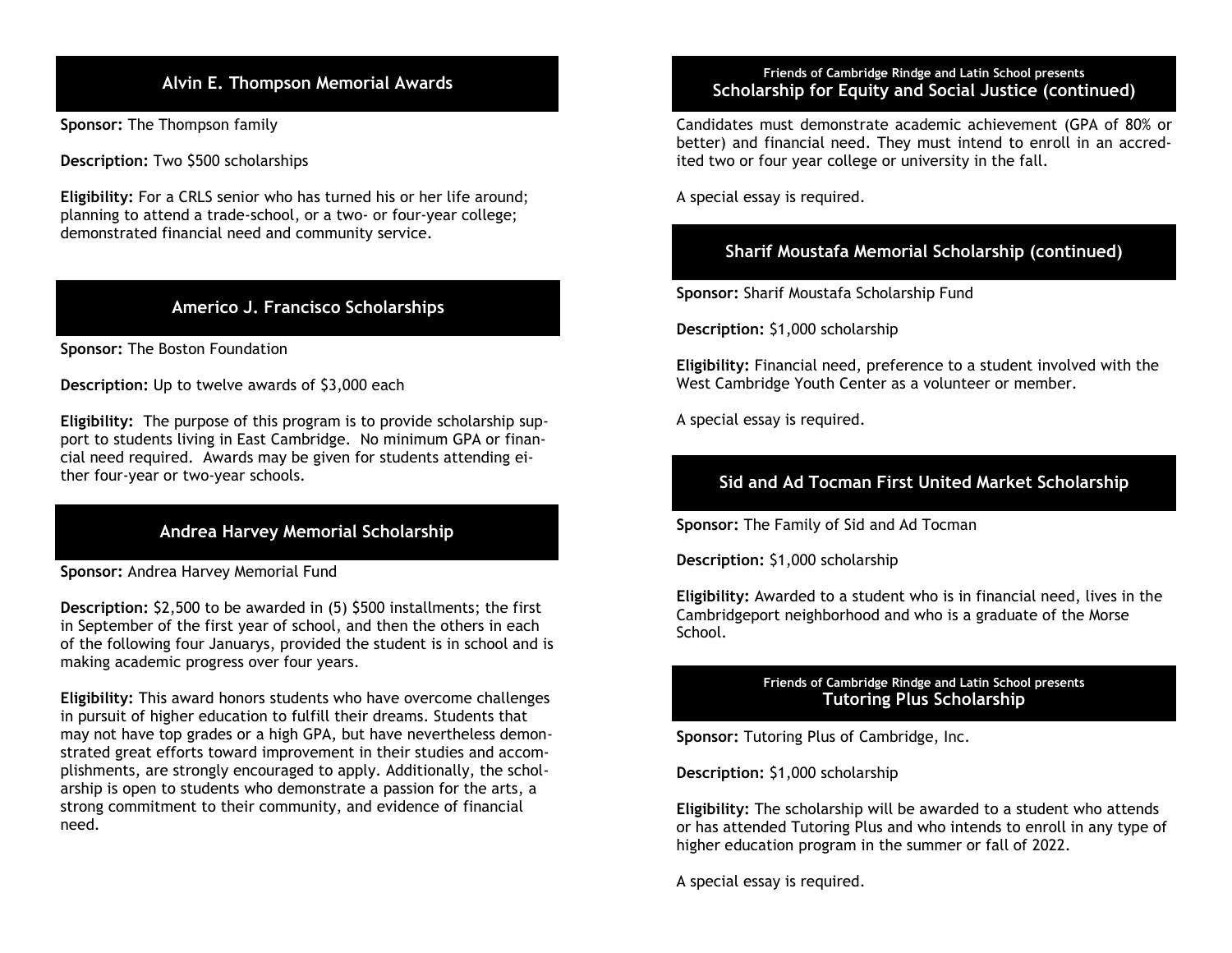Sponsor: Ms. Wendy Stone

 intends to pursue a career in teaching. Preference will be given to students who are in the first generation of their family to attend col- lege. This scholarship is given in memory of Ruth K Stone, a teacher and a mother and a grandmother to teachers. Description: \$500 scholarship for a student with financial need who

 est in teaching and learning. Academic career should demonstrate Eligibility: Candidate should demonstrate financial need and an interthat student will be successful in college.

A special essay is required.

# S&S Restaurant William & Charlotte Wheeler Memorial Scholarship

Sponsor: S&S Restaurant and the Wheeler/Mitchell Families

 Description: \$1,000 scholarship in honor of the founders of the S&S Restaurant and its 100th year in business.

 Eligibility: A student who plans to attend post-secondary education with an interest in food service management; minimum GPA 80%; demonstrated financial need. A letter of recommendation must ac-company the application.

A special essay is required.

#### Friends of Cambridge Rindge and Latin School presents Scholarship for Equity and Social Justice

 CRLS Sponsor: Eileen Taxe Levine and Irving Lee Levine via the Friends of

Description: Two \$2,500 scholarship, one each for a male and female

 tice at CRLS and/or in the greater Cambridge community. Eligibility: This scholarship is open to candidates who demonstrate dedication, commitment and activism towards equity and social jus-

(continued on next page)

#### Ruth K Stone Education Scholarship Anna Elizabeth Sullivan McGrath & Anna Elizabeth Sullivan McGrath & Connie Ward McGrath Memorial Scholarship

Sponsor: Mary McGrath Keenan

Description: \$500 scholarship

Eligibility: Student who has overcome obstacles in his or her own life; demonstrated financial need. Preference is given, but not limited to, studies in fine arts.

# Anne Carroll Memorial Art Scholarship

Sponsor: Carroll Family and Carroll Scholarship Fund

Description: \$1,000 scholarship

 to study art in college, preference to those attending Massachusetts Department. Eligibility: Students who have faced adversity and succeeded and plan College of Art. Candidate nominated by Visual and Performing Arts

# Arthur J. Bourget Scholarship

Sponsor: Dorothy E. Bourget

 Description: Dorothy E. Bourget was a lifelong resident of Cambridge and graduated from Cambridge High in 1932. Dorothy worked for the Air Force at the Watertown Arsenal for over 35 years. When she was made to retire she found retirement incredibly boring. She went back to work at Wentworth Institute, helping foreign students prior to com- ing and while they were at Wentworth. Dorothy had always been a world traveler, and this position gave her the opportunity to visit the countries of her students and engage with their families. Many of the students kept in touch with Dorothy and often visited with her at her home. Dorothy continued working at Wentworth until she was 90 years old. Her father, Arthur J. Bourget, was a Cambridge Police Offi- cer from 1902 until his death in 1937. Prior to Dorothy's death at 102, she created this scholarship to honor her father Arthur J. Bourget.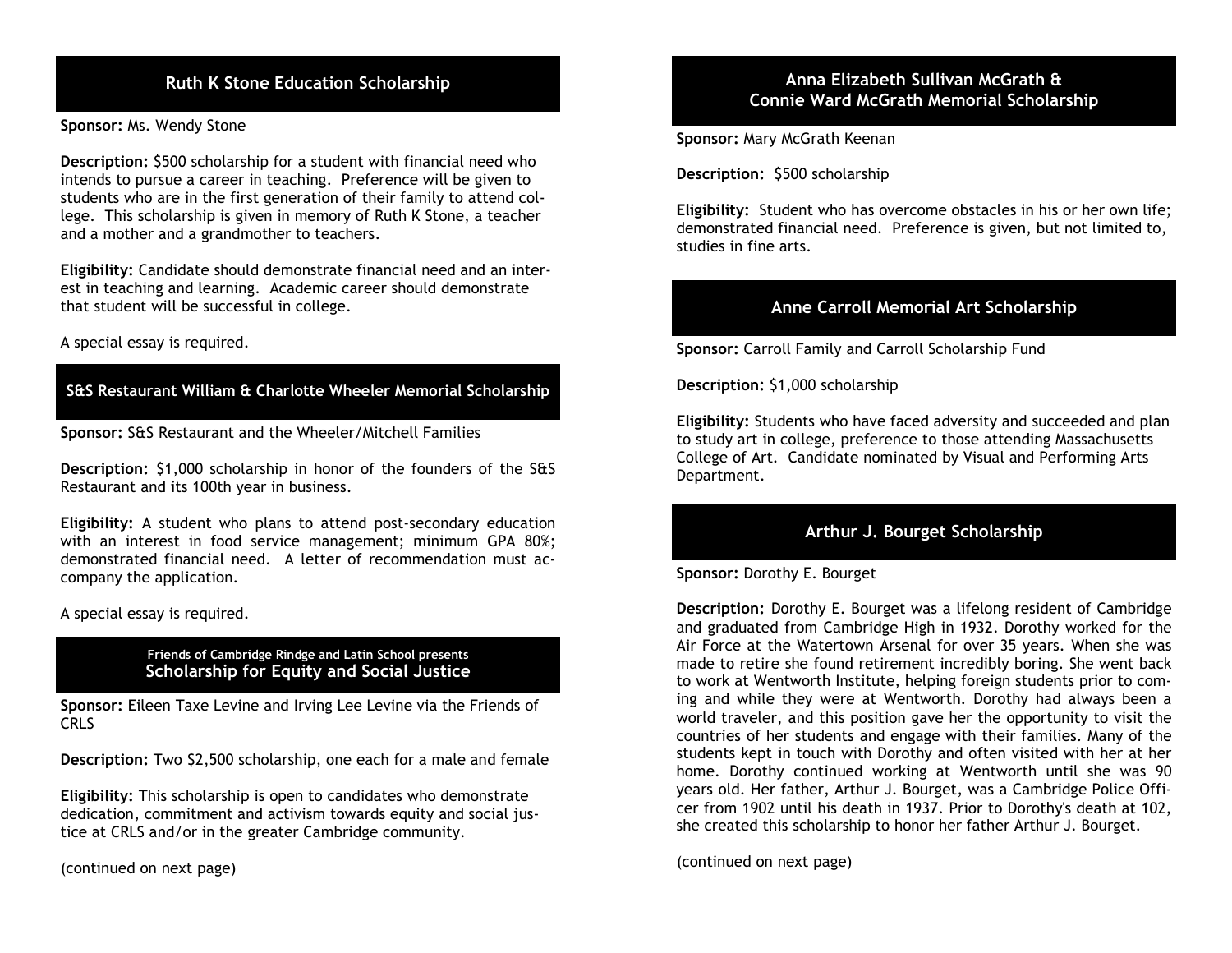The Dorothy Bourget Scholarship Selection Committee will award a total of two \$15,000 scholarships to two Cambridge students and will be continued for a second year if the students remain eligible.

 nal justice. A degree in criminal justice can include social work, includes all the forensic sciences and medicine. Eligibility: The student must be planning to study in the field of crimicriminal sociology and psychology, rehabilitation and pre law. It also

 A special essay, letter of recommendation, and additional application are required.

#### Friends of Cambridge Rindge and Latin School presents Aurora M. (Ciccariello) Leydon Memorial Scholarship

 bridge Rindge and Latin School (FOCRLS) Sponsor: John P. (Jack) Leydon and Family via Friends of the Cam-

#### Description: \$1,500 scholarship

 Eligibility: Awarded to a resident of East Cambridge (U.S. Postal Zip 85% or better) during their junior and senior years. The candidate Code 02141) who has demonstrated academic achievement (GPA of must also demonstrate financial need and intend to enroll in a two– or four-year college or university in the fall. (The Committee may waive the academic requirement if the students has experienced hardship.)

# AVID Scholar Award

 pist, teacher, and counselor who worked at the Teen Health Center. Sponsor: AGELESS for All Foundation (Avra Greenspan Early Loss Educational and Support Services) in memory of Avra Greenspan, thera<www.agelessforall.org>

#### Description: \$250 scholarship

Eligibility: The AVID Scholar Award was started in 2017 to recognize students who have used the resources of the AVID program to excel and achieve college acceptance. Candidate nominated by the CRLS AVID Program.

# Arthur J. Bourget Scholarship (continued) **Roland Farinato Memorial Scholarship Fund (continued)**

- Attended CRLS for 4 years.
- Minimum GPA 85%.
- College/University studies focusing on fields related to Mathemat-ics.
- Preference will be given to students of Italian descent and the first in family to attend a 4-yr. college or university.
- Have received admittance to, or have an application pending at an accredited 4-yr educational institution in Massachusetts prior to the award date (May '22).
- Transcript must demonstrate commitment to excel in areas of Science, Technology, Mathematics.
- Scholarships based on overall achievements to include academic performance, extra-curricular activities, and community involve-ment.
- Applicant must successfully complete and submit the application and required materials prior to the scholarship application dead-line.
- At least one letter of recommendation is required (two pre-ferred).

A special essay and letter of recommendation are required.

#### Friends of Cambridge Rindge and Latin School presents Rose and Victor Rifkin Family Scholarships

 Sponsor: The friends, family and colleagues of Rose and Victor Rifkin, the grandparents of Donna Spiegelman, FOCRLS co-founder, and the great grandparents of Nessarose and Ariela Schear, CRLS 2010 and 2014, via Friends of Cambridge Rindge and Latin School (FOCRLS)

# Description: \$2,000 scholarship

 Eligibility: Awarded to a senior who is a first generation U.S. citizen and a child of immigrant and/or low income, defined as a family in- come below the federal poverty line or living in public or Section 8 housing. Applicants must be in good academic standing with a GPA of 85.0 or greater, plan to attend a 2– or 4-year college or university in the fall, and aspire to a professional career.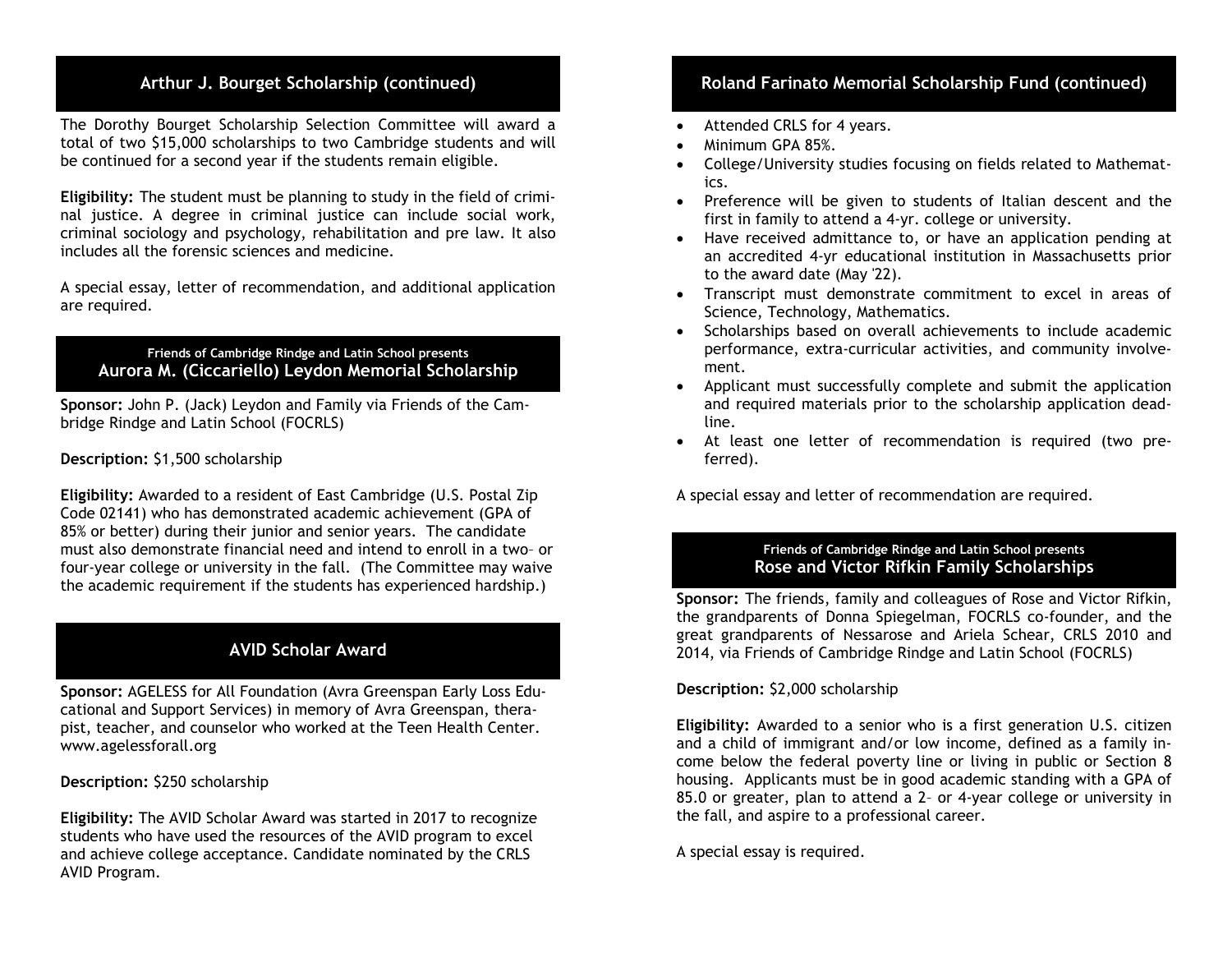# Robert M. Wilson Music Scholarships (continued)

 Scholarships will be based on overall achievements to include: aca- demic performance, extra-curricular activities and community in- eligibility for the free or reduced lunch program, by the school's es- tablished need-based determination process or by school representa- tives' knowledge of circumstances that demonstrated financial need). volvement. Scholarships also will be need-based (to be determined by

 Students should apply directly with the Cambridge Savings Bank community/scholarships. through its website at <https://www.cambridgesavings.com>/

# Robert W. Healy Scholarship

Sponsor: Friends of City Manager Robert W. Healy

Description: \$2,000 scholarship

Eligibility: For a senior at any high school in Cambridge. Minimum GPA 85%; demonstrated service to school and/or community.

# Roland Farinato Memorial Scholarship Fund

Sponsor: Family and Friends of Umberto Roland Farinato

 Description: \$1,000 scholarship is being awarded in memory of Roland Farinato. Mr. Farinato grew up in East Cambridge and was of Italian descent. He graduated from Cambridge High and Latin in 1964 and went on to Boston College, where he received his Bachelor's and Mas- ter's degree in Mathematics. He brought his passion for math to the classrooms of Cambridge High & Latin and Cambridge Rindge & Latin. This scholarship honors his love for math as well as the city he grew up in.

Eligibility: Eligibility requirements include:

 All applicants must be residents of East Cambridge (area bordered by the railroad tracks to Broadway, to the Charles River and the Cambridge/Somerville Line).

### Avra Greenspan Scholarship

 pist, teacher, and counselor who worked at the Teen Health Center. Sponsor: AGELESS for All Foundation (Avra Greenspan Early Loss Educational and Support Services) in memory of Avra Greenspan, thera<www.agelessforall.org>

Description: \$500 scholarship in memory of Avra Greenspan

 giver and is in financial need to further his/her educational or profes-Eligibility: A CRLS senior who has suffered loss of a parent or caresional goals.

# Beatrice Fox, Class of 1940, Memorial Writing Scholarship

Sponsor: Gale Fox, Class of 1965

Description: \$1,000 scholarship

Eligibility: Graduating senior (junior class students are not eligible) who writes and writes well, and has a demonstrated financial need. Candidate is nominated by English Language Arts Faculty.

#### Friends of Cambridge Rindge and Latin School presents Calvin Hicks Memorial Award for the Study of Music

 Hicks (through Friends of CRLS) Sponsor: Marguerite Hicks and family, friends and colleagues of Calvin

 or a summer program at any accredited music school, whether or not to virtuoso, to study any instrument, voice, or music theory. Description: A \$500 award to take music lessons, a class, a workshop, in pursuit of a college degree OR to take music lessons independently with a licensed instructor. For a student at any music level, beginner

(continued on next page)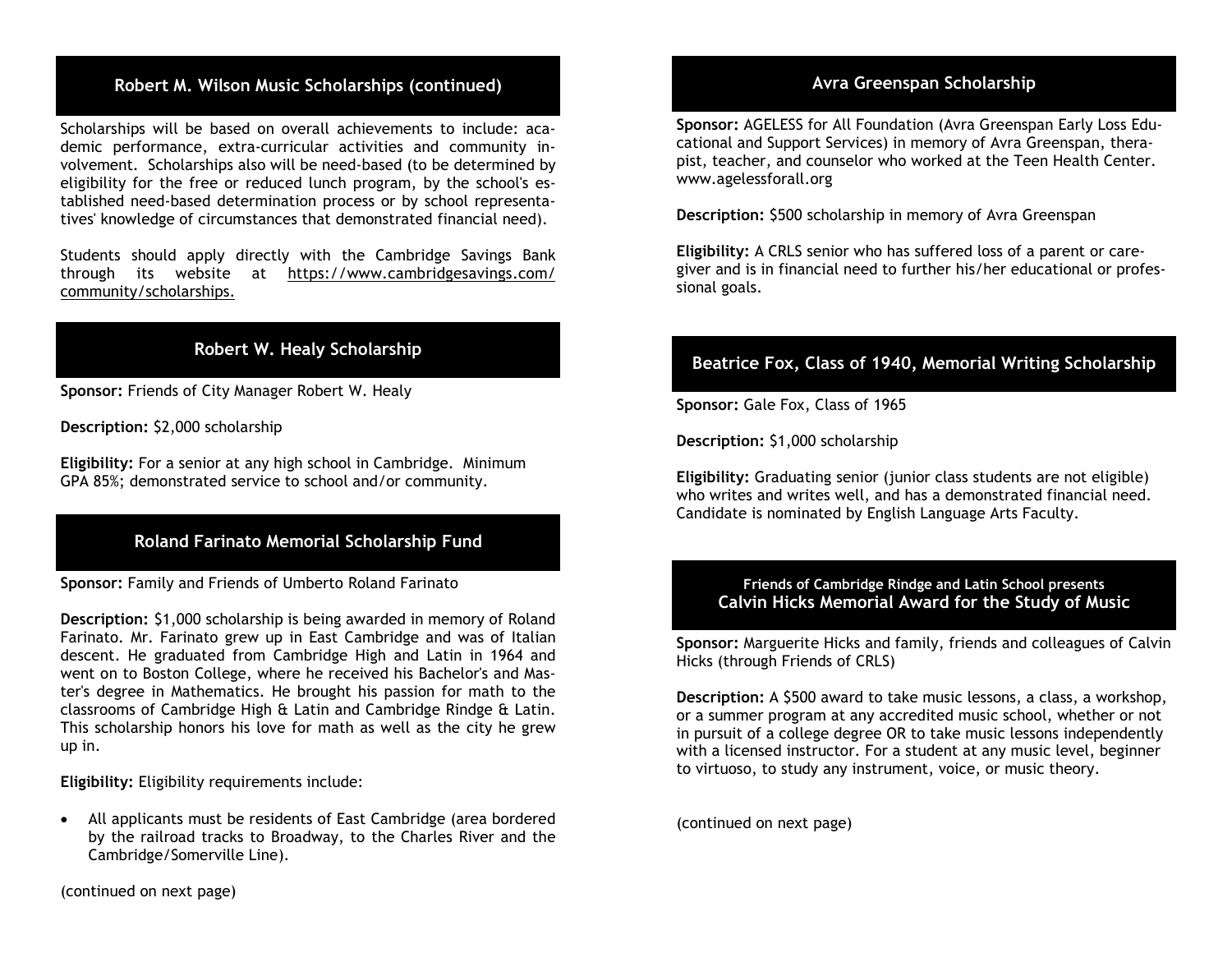#### Friends of Cambridge Rindge and Latin School presents Calvin Hicks Memorial Award for the Study of Music (continued)

 guardian(s), which are DUE APRIL 1 to [info@focrls.org](mailto:info@focrls.org). Go to information. Eligibility: Requirements are a love of music, a commitment to learning, and current enrollment in the CPS free/reduced lunch program. There is a second application required along with a recommendation form completed by a teacher and financial info provided by parent(s)/ <https://focrls.org/calvin> or email [info@focrls.org](mailto:info@focrls.org) for application and

# Cambridge Athletic Hall of Fame Scholarships

#### Sponsor: Cambridge Athletic Hall of Fame

 Description: The purpose of the Cambridge Athletic Hall of Fame is to recognize those individuals who, through participation, support, or interest have made outstanding contributions to Cambridge Athletics. These individuals have helped bring recognition, honor, distinction, and excellence to Cambridge High & Latin, Rindge Technical School and Cambridge Rindge and Latin Schools and its athletic programs.

 \$500 award to the male and female "Student Athlete of the Year" and male and female "Scholar Athlete of the Year"

Candidates are nominated by the Cambridge Athletic Hall of Fame and CRLS Athletics Department.

#### Friends of Cambridge Rindge and Latin School presents (The) Cambridge Day Sue Reinert Scholarship

Sponsor: Marc Levy/ Cambridge Day

Description: \$500 scholarship

 Eligibility: A student who can demonstrate that s/he has participated in journalism within the past year. There will be some priority for those who express financial need to take part in higher education in pursuit of journalism as a career and calling.

A special essay is required.

# (The) Richard S. Gilreath Memorial Scholarship for the CRLS Track & Cross Country Community

 CRLS) Sponsor: Richard G. Gilreath, CRLS Alumni, Class of '94 (via Friends of

Description: Two \$500 scholarships, one each for a male and a female

 Eligibility: Eligible students are graduating seniors who are running indoor/outdoor track or cross country at CRLS, and who intend to en-ter a two- or four- year college in the fall.

A special essay is required.

# Robert M. Wilson Music Scholarships

Sponsor: Cambridge Savings Charitable Foundation

 Description: Mr. Wilson first joined Cambridge Savings Bank in 1995 after holding executive positions in other financial institutions. He became President and Chief Executive Officer of Cambridge Financial Group and Cambridge Savings Bank in 2006 and continued to hold that position until his retirement. Mr. Wilson continues to serve on the Board of Directors for Cambridge Financial Group and Cambridge Sav- ings Charitable Foundation. During his tenure, the bank grew from \$2.0 billion in deposits to \$2.5 billion. Mr. Wilson is a musician with a passion for the arts. To honor him, Cambridge Savings Bank estab-lished this scholarship focused on musicians.

 The Cambridge Savings Bank Scholarship Selection Committee will award a total of two scholarships at \$1,500 each OR one \$3,000 to a student who plans to study music at the college level. The committee will review and select recipients from all applications submitted; not per school. There will be one or two scholarships awarded per school year. Scholarship awards can be applied toward a degree in Music at a four year college, 2 year college, or other post-secondary, accredited program.

 Eligibility: Students should have a B average or better and participate in community, school or after-school activities. (This scholarship is open to CRLS students as well as students from surrounding communi-ties and high schools.)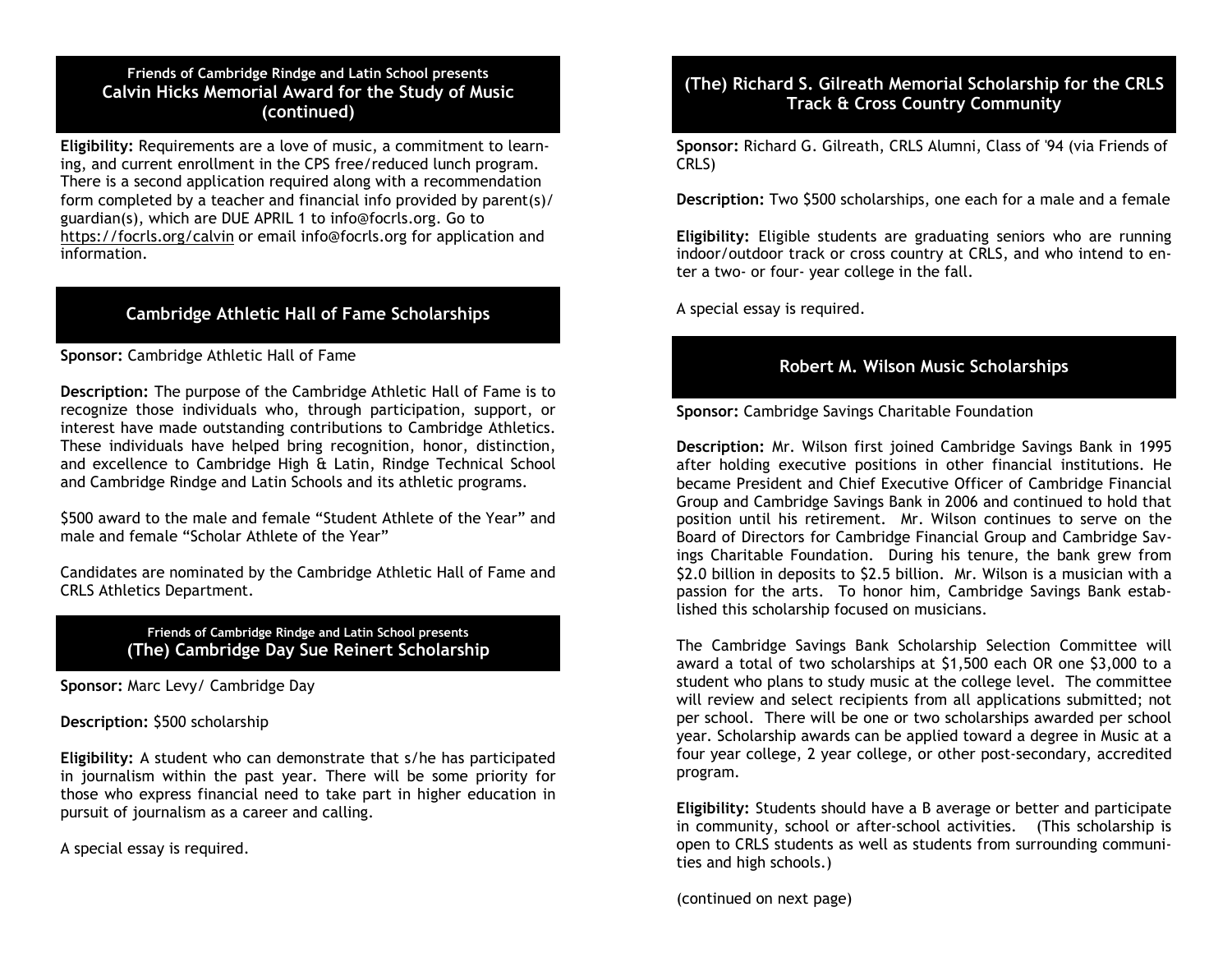Sponsor: Ray Ciccolo

 Description: This program was established to assist graduates of the versity. The award amount varies. Cambridge Rindge and Latin High School who will attend Suffolk Uni-

 Eligibility: To be eligible for this scholarship, a candidate will be a graduating CRLS senior, who has a demonstrated financial need and merit, and who will attend Suffolk University.

 for this scholarship. Candidates must have completed and filed a FASFA to be considered

 Candidates should apply directly with Suffolk University. To do so, candidates should go to:

<http://www.suffolk.edu/undergraduate-admissions/apply>.

# Reservoir Church Scholarships for CRLS Students

Sponsor: Reservoir Church (the church that sponsors Soccer Nights)

 Description: Up to four awards of \$1,000 annually, two of which are renewable up to four times provided student maintains enrollment in an institution of higher learning and maintains a GPA of 2.4. (Student must submit transcripts annually.)

 Eligibility: Open to all Cambridge residents attending, have received admittance to, or have an application pending at an accredited edu- cation institution beyond the high school level prior to the award date (May 2021). Preference given to first-generation college applicants, North Cambridge residents\*, and North Cambridge Soccer Nights vol- unteers and alumni. Awards may be given for students attending ei- ther four-year or two-year schools. (\*North Cambridge (aka Area 11): <https://en.wikipedia.org/wiki/North> Cambridge, Massachusetts)

A special essay is required.

# Ray Ciccolo Scholarship Cambridge Health Alliance Estelle Paris Scholarship

Sponsor: The Cambridge Health Alliance

Description: Up to two \$500 scholarships

 Eligibility: Planning to enroll in a nursing or nursing-related program cial need. Preference to students with healthcare-related work or (e.g. LPN or CNA), strong academic record; minimum GPA 80%; finanvolunteer experience.

A special essay and two letters of recommendation are required.

# Cambridge Hotels Association Scholarship

Sponsor: Cambridge Hotels Association

Description: \$1,000 scholarship

Eligibility: Accepted into a hospitality industry major at a two- or four -year institution; demonstrated financial need.

A special essay is required.

# Cambridge Rindge and Latin Alumni Association: Class of 1965 Scholarship

Sponsor: CHLS Class of 1965

Description: \$1,000 scholarship

 cial need. Preference will be given to students related to graduates of classes. Eligibility: Scholarship will be awarded to a graduating senior enrolling in post-secondary education or training and demonstrating finan-CHLS Class of 1965 or whose parents or grandparents graduated from CHLS but is open to students related to members of other alumni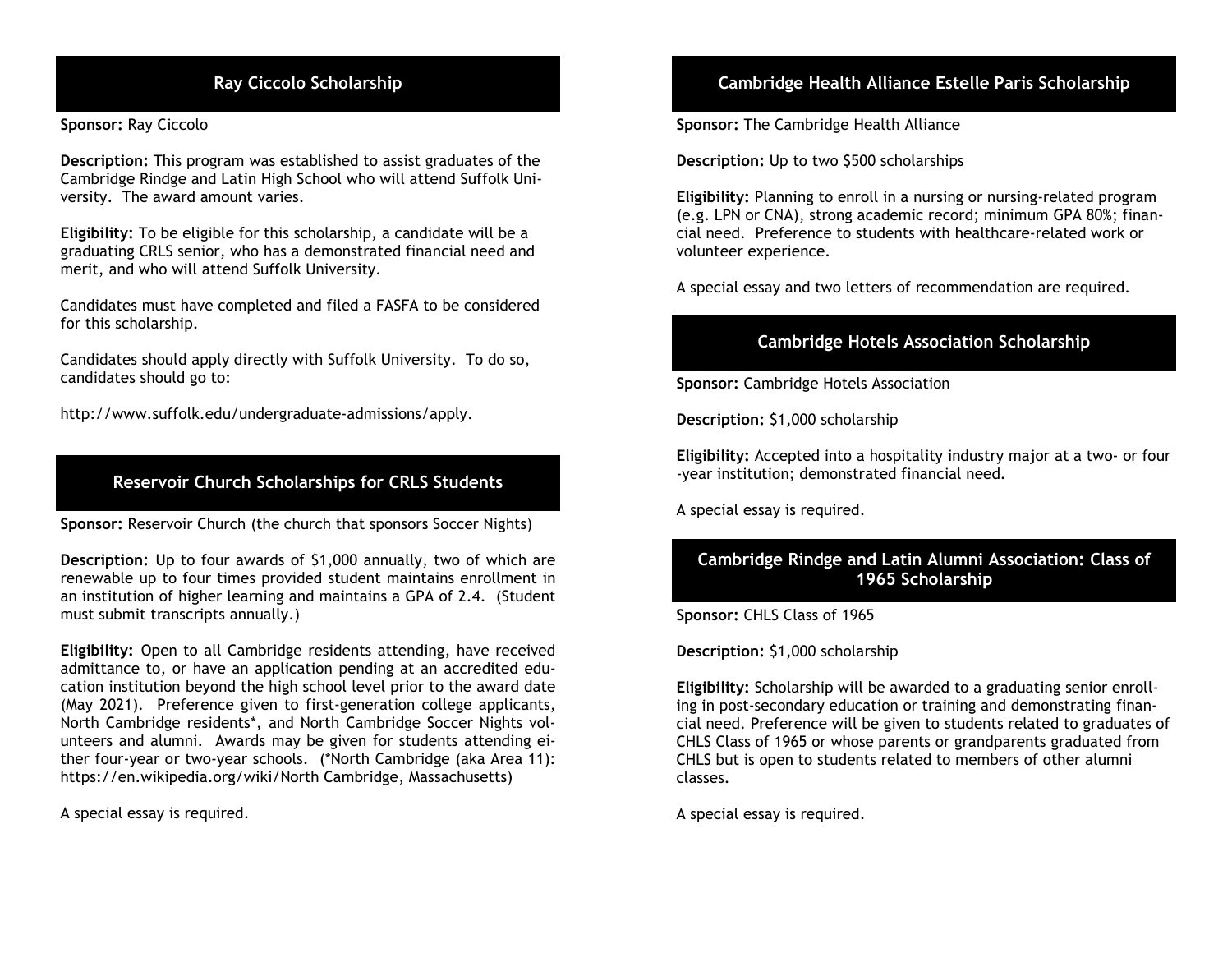# Cambridge Rotary Club National Honor Society Scholarship

Sponsor: Cambridge Rotary Club

 the National Honor Society. Description: \$2,000 scholarship award to an outstanding member of

 question and submit their response to the CRLS National Honor Society advisor. Eligibility: To apply, eligible students must complete a specific essay

A special essay is required.

 Friends of Cambridge Rindge and Latin School presents Cambridge Seven "STEAM" Scholarship

Sponsor: Cambridge Seven via Friends of the Cambridge Rindge and Latin School (FOCRLS)

Description: \$5,000 scholarship to be paid through the Friends of CRLS directly to the bursar's office at the selected college or university.

 Eligibility: The scholarship will be awarded to a student who will be demonstrate commitment to excel in the areas of study that fall unthe first in their family to attend a four-year college or university and who has demonstrated financial need. Applicant's transcript must der the purview of Science, Technology, Engineering, Arts or Math with a B average or better.

A special essay is required.

# Cambridge Teacher's Federal Credit Union Scholarships

Sponsor: Cambridge Teacher's Federal Credit Union

Description: Two \$1,000 scholarships to recognize the cooperative efforts between the Cambridge Teachers' Federal Credit Union and the Cambridge Rindge and Latin School.

 Eligibility: Student who has attended CRLS for four years; currently accompany the application. living in Cambridge; minimum GPA 80%; demonstrated leadership and commitment to community service. A letter of recommendation must

#### Friends of Cambridge Rindge and Latin School presents Patrick Ewing Scholarship (continued)

 Eligibility: The Patrick Ewing Scholarship will be awarded to an Afri- can American student of West Indian birth or descent who has demon- strated academic achievement (80% GPA) and financial need, and who will attend an accredited 4-year college or university in the fall. Eligi- ble students may have been born or have parents and/or grandparents and/or descendants from Jamaica, Haiti, Barbados, the Dominican Republic, Cuba, Puerto Rico, the U.S. Virgin Islands, Guyana, Suri- name, Trinidad & Tobago, the Bahamas, or any of numerous other Caribbean islands.

A special essay is required.

# Pearl K. Wise Memorial Scholarships

Sponsor: The family of Pearl K. Wise

 Description: Two \$3,000 scholarships established in memory of former school committee member and city councilor Mrs. Pearl K. Wise.

 Eligibility: Accepted at Harvard College; has performed school or community service.

A special essay is required.

# Professional Ambulance Service Scholarship

Sponsor: Mr. Lawrence Stone, Professional Ambulance Service

Description: \$1,000 scholarship honoring health careers

Eligibility: Intending to pursue a career in health care; demonstrated financial need.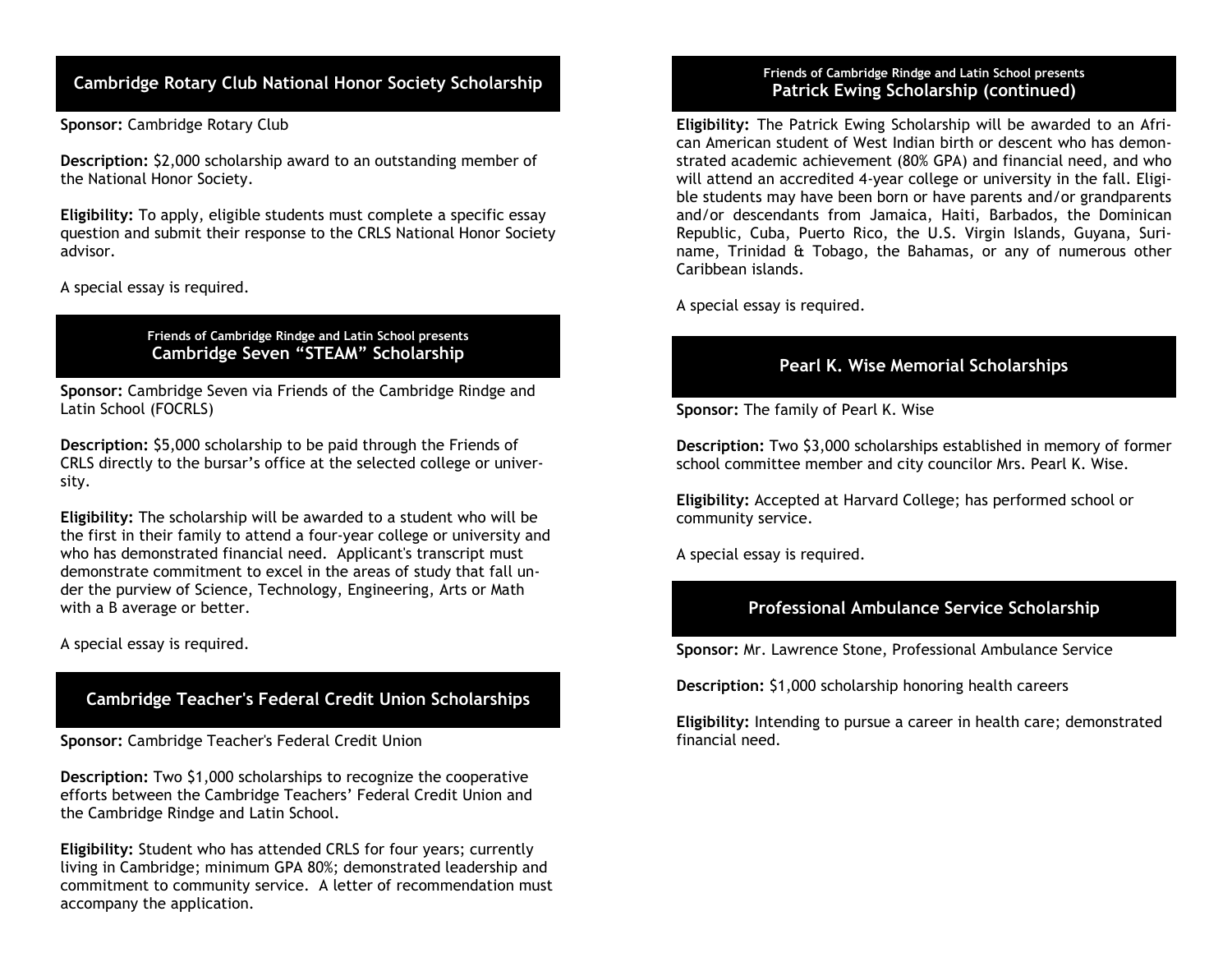#### Friends of Cambridge Rindge and Latin School presents 100 by 100 Cambridge Business Community S-T-E-A-M Scholarships (continued)

 ment to excel in engineering classes taken while at CRLS. These courses include Engineering 1, 2 and 3, Fast Track Engineering and Robotics/FIRST and Robotics 2. Participation in engineering-related ENGINEERING: Applicant's transcript must demonstrate a commitextracurricular activities offered at CRLS will also be considered.

 Award will be based upon academic merit, progressive effort, and financial need.

ARTS (VISUAL AND PERFORMING): Applicant's transcript must demon- strate a commitment to excel in the areas of study that fall under the purview of the CRLS Department of Visual and Performing Arts: Dance, Drama, Music, and Visual Arts. Participation in CRLS' after school programming in the arts is relevant and will also be considered.

 Award will be based upon academic merit, progressive effort, and financial need.

 ment to excel in mathematics classes taken while at CRLS. The tran- script should demonstrate a commitment to the area of study by the number of mathematics electives taken, showing a progression toward increasing levels of difficulty. Participation in mathematics-related MATHEMATICS: Applicant's transcript must demonstrate a commitextracurricular activities offered at CRLS will also be considered.

 Award will be based upon academic merit, progressive effort, and financial need.

A special essay is required.

#### Friends of Cambridge Rindge and Latin School presents Patrick Ewing Scholarship

Sponsor: Patrick Ewing via Friends of Cambridge Rindge and Latin School (FOCRLS)

Description: \$2,000 scholarship

(continued on next page)

# Cambridge Education Association Book Award

Sponsor: Cambridge Education Association (CEA)

Description: \$200 scholarship

 Eligibility: Students who are children of a Cambridge Education Asso- ciation (CEA) member. Eligible students must email Robert Travers, CEA Treasurer, at [treas@cambeducation.org.](mailto:treas@cambeducation.org)

#### Friends of Cambridge Rindge and Latin School presents Charlene Holmes Memorial Award

Sponsor: Friends of Cambridge Rindge and Latin School (FOCRLS)

 Description: Four \$500 awards. Charlene Holmes, CRLS class of 2014, well-known and appreciated by peers and faculty alike, was killed by gunshot on a Cambridge Street in June 2012. We honor her memory and vitality with this special award.

 Eligibility: The recipient of this award will be a graduating senior who exemplifies Charlene's spirit of generosity and caring toward one's fel- low students, along with the pursuit of one's dreams of higher educa-tion and a professional career.

 Nominations are sought from Charlene's former CRLS teachers, coun- selors, deans and others at CRLS who knew her well. Sponsor selects the recipient.

# Charlesgate Yacht Club Scholarship

Sponsor: Charlesgate Yacht Club

 Description: \$1,000 scholarship. To provide dependents of First Re- sponders from Cambridge, MA with a scholarship to show appreciation for the police, fire, and EMTs of this city.

 Eligibility: Minimum GPA 80%. Plan to attend 2 yr. or 4yr. university personal, work, etc.); (2) Transcript from secondary school; (3) Essay -"What would receiving this scholarship mean to you?"; and (4) Copy of acceptance letter from your chosen college/university. or college or technical school. Some financial need indicated. Application must include: (1) At least two letters of reference (i.e. academic,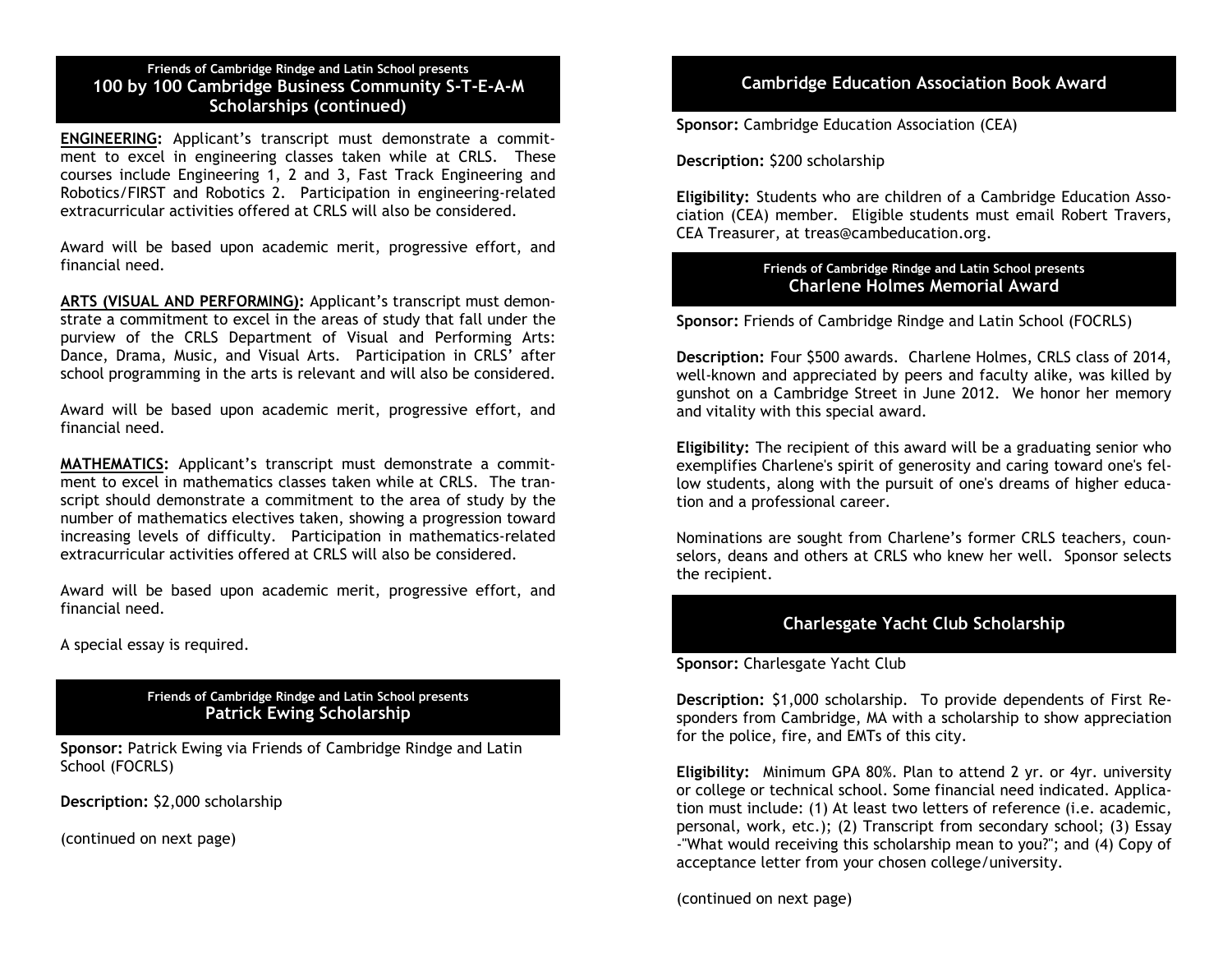# Charlesgate Yacht Club Scholarship (continued)

 In order to apply for this scholarship, you must complete a separate application form and send it directly to the sponsor. Application forms are available through the College Career and Resources Center (CCRC).

#### Friends of Cambridge Rindge and Latin School presents Cheri Kamen Memorial Scholarship in the Humanities

 CRLS Sponsor: Ramie Targoff and Stephen Greenblatt via the Friends of

Description: \$2,000 scholarship

 ties, in college. Applicants must have a minimum GPA of 3.70. Eligibility: This scholarship is open to graduating female students interested in studying History, English, or another field in the humani-

A special essay is required.

# Christian M. Caldaroni Memorial Scholarship

Sponsor: Family and Friends of Christian Caldaroni

Description: \$1,000 scholarship

 Eligibility: Student who has overcome obstacles in his or her own life and will attend a technical school or certificate program. Preference is given but not limited to students interested in computer studies.

A special essay is required.

# City of Cambridge Scholarships

Sponsor: City of Cambridge Scholarship Fund/Finance Department

Description: \$3,000 scholarship

(continued on next page)

#### Friends of Cambridge Rindge and Latin School presents 100 by 100 Cambridge Business Community S-T-E-A-M **Scholarships**

Sponsor: As a result of the generous support of the Cambridge-area business community, Friends of Cambridge Rindge and Latin School (FOCRLS) is pleased to sponsor the annual 100 x 100 Cambridge Busi-ness Community S-T-E-A-M Scholarships.

 Description: \$12,500 in scholarships will be awarded through five scholarships of \$2,500 each in the following areas: (S)cience, (T)echnology, (E)ngineering, Visual and Performing (A)rts, and (M)athematics. Graduating seniors are welcome to apply in more than one subject area, but no one will be awarded more than one STEAM scholarship.

#### Eligibility:

SCIENCE: Applicant's transcript must demonstrate a commitment to excel in science beyond the three classes required to graduate. The transcript should demonstrate a commitment to the area of study by the number of science electives taken, showing a progression toward increasing levels of difficulty. Participation in science-related extra-curricular activities offered at CRLS will be considered.

 Award will be based upon academic merit, progressive effort, and financial need.

TECHNOLOGY: Applicant's transcript must demonstrate a commitment to excel in and progress through the subject areas of Biotechnology, Information Technology or Media Technology.

- Information Technology courses include Information Technology 1, 2 and 3, Web Design and Development, Video Game Design and Development, Computer Science 1, 2, and 3, and FastTrack IT: Exploring Programming.
- Media Technology courses include: Media Technology 1, 2 and 3, and Digital Film and TV Production.
- Participation in related extracurricular activities offered at CRLS will be considered.

 Award will be based upon academic merit, progressive effort, and financial need.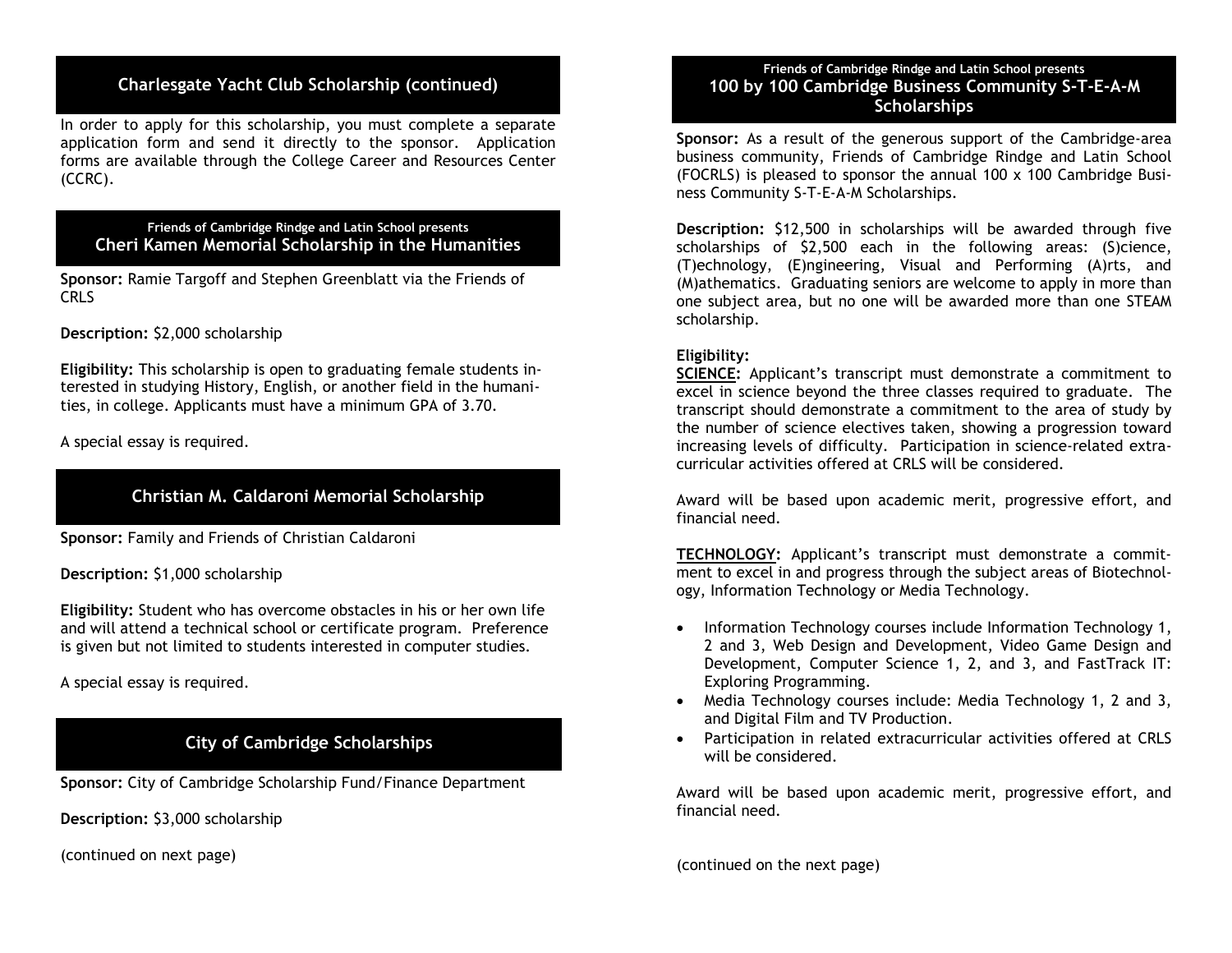# N Rahman Scholarship (Continued)

 Candidates must demonstrate academic achievement (GPA of 80% or better) and financial need. They must intend to enroll in an accred-ited two– or four-year college or university in the fall.

### A special essay is required.

# NAACP Awards

Sponsor: The NAACP Cambridge-Branch

 Description: Four \$1,000 scholarships. The NAACP Cambridge Branch is under the leadership of former Mayor Kenneth Reeves and former School Committee member Richard Harding. The goal of this scholar- ship is to support the youth as they prepare to advance into adulthood as social and racial justice members of the Cambridge Community.

Eligibility: Eligible students will be:

- committed to social and racial justice;
- committed to attend a 2 year or 4 year college or university; and
- need based (free or reduced lunch).

Interviews of candidates will be conducted.

A special essay is required.

# Nadine L. Layne Scholarship

Sponsor: Family and Friends of Nadine L. Layne

 Description: One or more awards of \$500 - \$1,500 for students ac- munity, demonstrated commitment to the field of nursing. cepted by an accredited two- or four-year college/university nursing program with academic excellence, outstanding service to the com-

 Eligibility: In order to apply for this scholarship you must complete a separate application form and send it directly to the sponsor. Application forms will be available through the College Career Resource Center (CCRC).

# City of Cambridge Scholarships (continued)

 admittance to, or have an application pending at an accredited edu- line. Eligibility: Open to all Cambridge residents attending, have received cation institution beyond the high school level prior to the award date (May 2022). Applicant must successfully complete and submit application and required materials prior to the scholarship application dead-

Students may apply for this scholarship using the CRLS scholarship portal.

#### Friends of Cambridge Rindge and Latin School presents Colonel and Mrs. Henry Bayard McCoy Memorial Scholarships

Sponsor: The New York Community Trust in partnership with Friends of Cambridge Rindge and Latin School (FOCRLS)

 Description: Four scholarships of \$2,500 each. The award is intended to recognize graduating male seniors who have demonstrated an inter- country's constitutional form of government. est in, and respect for, the traditional ideals of American life and this

 civic engagement by having volunteered to help others, within Cam- ited college or university in the fall. Eligibility: Open to male students who have taken AP– or Honors-level U.S. History, achieving a grade of B+ or better; and demonstrated bridge or nationally. The student must intend to enroll in an accred-

A special essay is required.

#### Friends of Cambridge Rindge and Latin School presents CRLS Core Values Scholarships

Sponsor: Friends of Cambridge Rindge and Latin School (FOCRLS)

Description: Four \$1,250 scholarships

 Eligibility: Candidate must demonstrate academic achievement (GPA of 80% or better) and financial need. The candidate must have demonstrated two aspects of the CRLS core values "opportunity, diversity, respect." The candidate must intend to enroll in an accredited college, university, or technical program in the fall.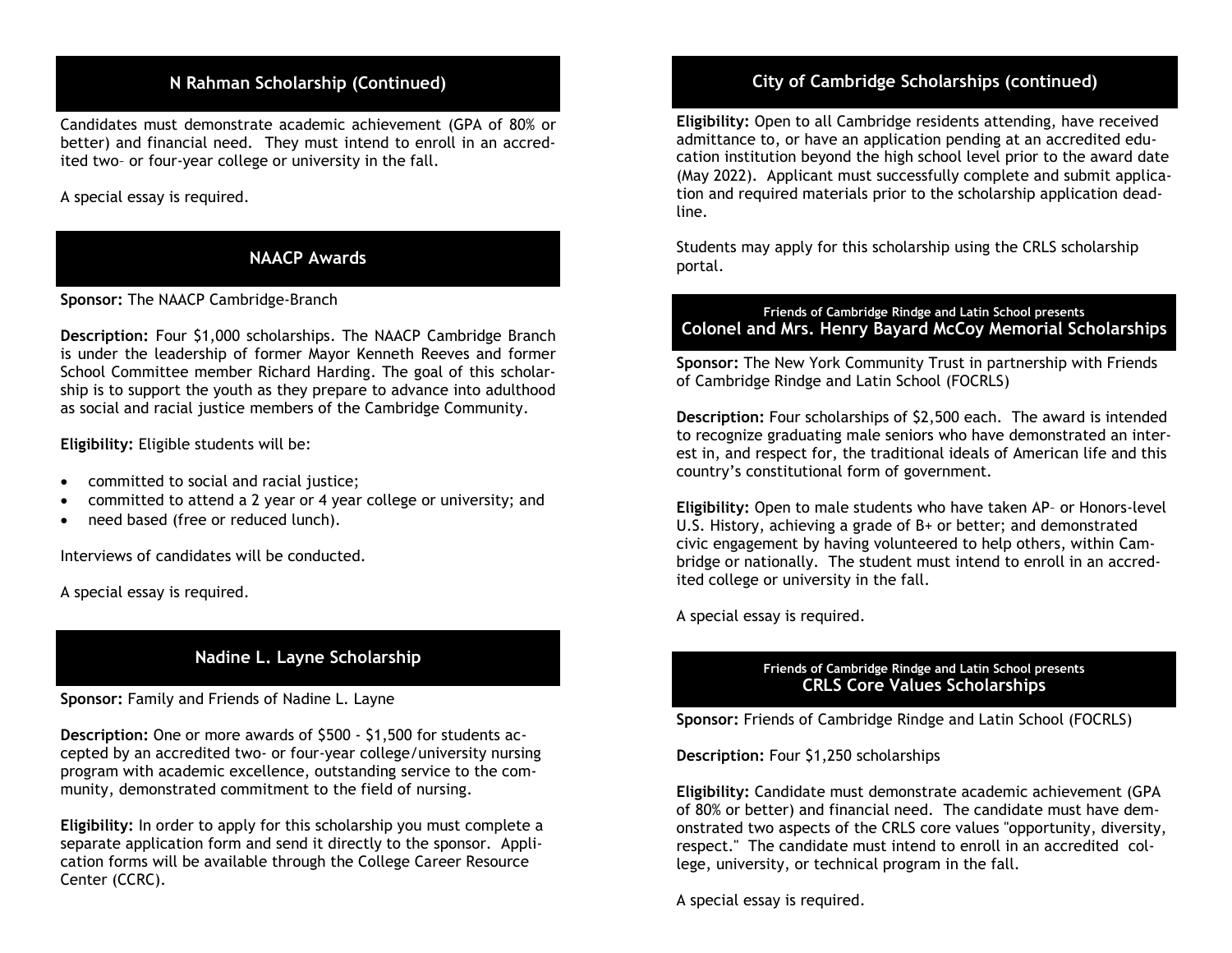# Deidre A. Deegan Scholarship MIT Impact Scholarships

Sponsor: Deidre A. Deegan

Description: \$1,000 scholarship funded by a CRLS alumni who is passionate about the advocacy regarding climate change. This scholarship is for a young woman who has an interest in: 1) pursuit of legal career/or the law and/or 2) pursuit of environmental studies and/or environmental protection as a career.

 Eligibility: Female senior with a shown interest in law and environ- mental protection and/or advocacy regarding climate change as a chosen path in school and career.

A special essay is required.

# DiDomenico Foundation Scholarship

Sponsor: DiDomenico Foundation

 Description: \$2,000 scholarship given to a student who contributed to their community by their work in public service.

 Eligibility: Graduating high school senior going onto a 2 year or 4 year work. college and has contributed to their community through public service

#### Friends of Cambridge Rindge and Latin School presents Dr. Christopher Saheed Future Educators Scholarship

Sponsor: Friends of the Cambridge Rindge and Latin School (FOCRLS)

Description: \$1,500 scholarship

 education. The candidate must demonstrate academic achievement Eligibility: Open to students with the intention of pursuing a career in (GPA of 85% or better) and financial need. S/he must intend to enroll in an accredited two or four-year college or university in the fall.

A special essay is required.

#### Sponsor: MIT

 Description: MIT wants to try to help alleviate financial challenges experienced by many families when students are considering college. Six MIT Impact Scholarships will be awarded annually to selected CRLS students based on established criteria at \$10,000 each, distributed annually for four years at \$2,500 per year, pending confirmation of continuing full-time college enrollment and demonstration of ongoing related criteria. A more detailed summary of the MIT Impact Scholarship is available upon request.

 Eligibility: Qualified applicants must be Cambridge residents who are CRLS students in good standing and are intending to attend a four- year college on a full-time basis in the fall of the same year. Once scholarship recipients are in college, MIT will oversee the ongoing award process.

A special essay is required.

# Muriel W. Turk Scholarship Award

Sponsor: Family of the late Muriel W. Turk

Description: \$500 scholarship

 Eligibility: Graduate of the Tobin/VLUS School who is attending college and is interested in pursuing a career in education or the arts.

A special essay is required.

# N Rahman Scholarship

Sponsor: Naveed Rahman and Caroline Butler-Rahman

Description: A \$2,000 scholarship

 Eligibility: This scholarship is open to a graduating student of South Asian descent (Bangladesh, Sri Lanka, India, Afghanistan, Pakistan, and Nepal) with a special preference given to students of Bangladeshi origin.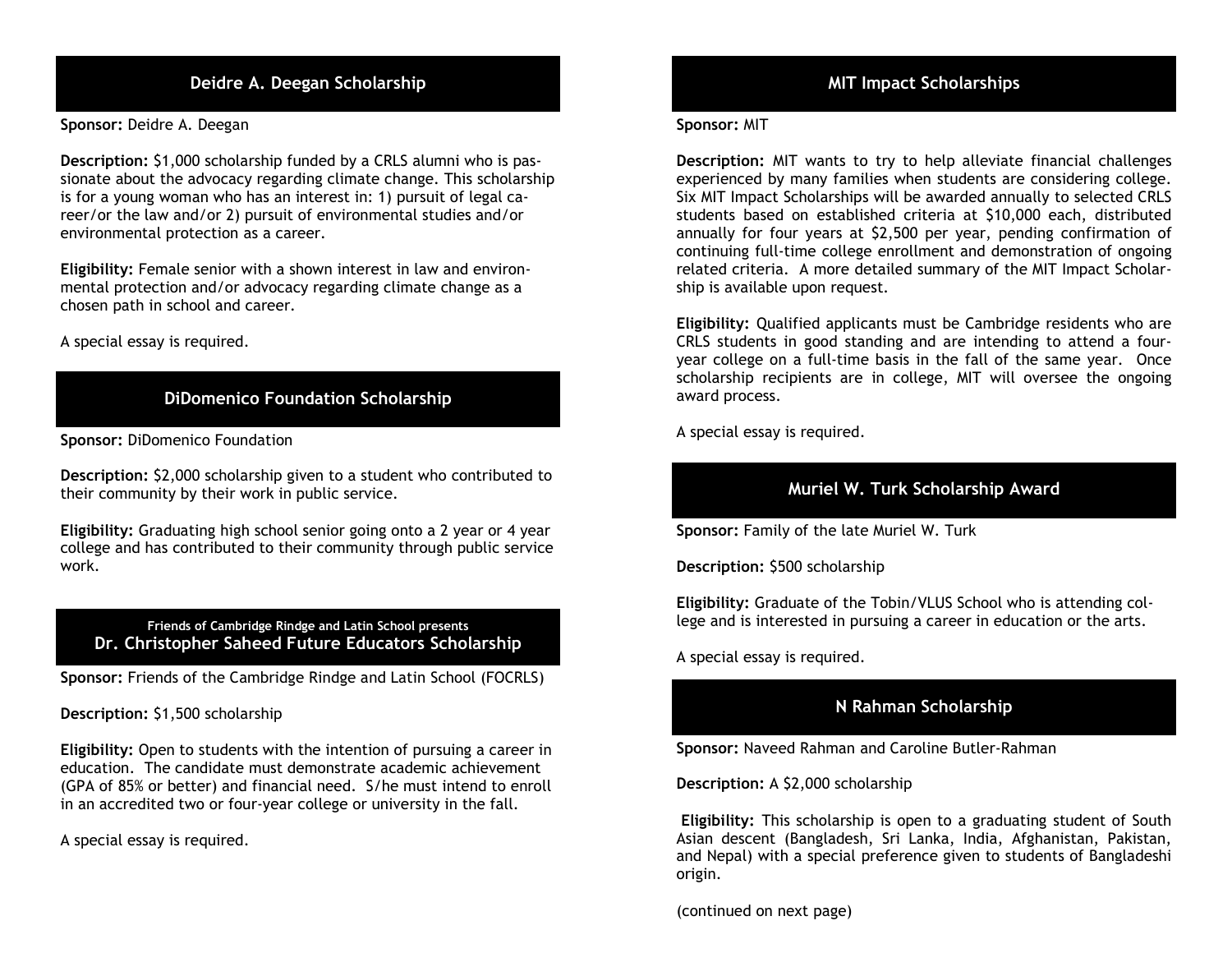Friends of Cambridge Rindge and Latin School presents Mary Francis Monti Memorial Scholarship

Sponsor: Neil B. Rosenburg, CHLS '76, via Friends of Cambridge Rindge and Latin School (FOCRLS)

Description: \$1,250 scholarship

 Eligibility: Candidate must demonstrate academic achievement (GPA need. The candidate must intend to enroll in an accredited four-year college or university in the fall. of 85% or better during the junior and senior years) and financial

A special essay is required.

# Michael D. Ralph Scholarship Fund

Sponsor: MDR Scholarship Committee

Description: A \$2,500 one time scholarship will be awarded to a student who will be attending Providence College.

 be given to a Cambridge resident. Eligibility: Any student attending Providence College. Preference will

# Milligan-Pate Photography Award

 Ian and Zach Milligan-Pate, who are both graduates of CRLS. Sponsor: CRLS Photography Teacher Deborah Milligan and her sons,

Description: A \$500 award

 who has excelled in photography. Applicants will need to submit sam-Eligibility: A \$500 scholarship will be awarded to a graduating senior ples of their work and an artist statement.

A portfolio of photographs and an artist statement are required.

#### Friends of Cambridge Rindge and Latin School presents Dr. David A. Link Scholarships for Health Professions

 Link via Friends of the Cambridge Rindge and Latin School (FOCRLS) Sponsor: The family, friends, colleagues, and patients of Dr. David A.

Description: Two \$1,750 scholarships

 community, and who is interested in pursuing a career in health care. Eligibility: Awarded to a student of excellent character who demonstrates a commitment to social justice in Cambridge and the greater The candidate must demonstrate academic achievement (GPA of 85% or better) and financial need. S/he must intend to enroll in an accredited two or four-year college or university in the fall.

A special essay is required.

# Dr. Elizabeth Boyce Scholarship

Sponsor: Dr. B. Elizabeth R. Boyce Scholarship Fund

Description: \$2,500 scholarship

Eligibility: Planning to attend college with a major in Social Studies.

#### Friends of Cambridge Rindge and Latin School presents Earl M. Gardner Scholarships

Sponsor: The Gardner Family via Friends of Cambridge Rindge and Latin School (FOCRLS)

Description: Two \$1,750 scholarships

 service, have a GPA of 80.0 or higher, and have financial need. The Eligibility: Candidate must demonstrate a dedication to community candidate must intend to enroll in an accredited 2– or 4-year college or university in the fall.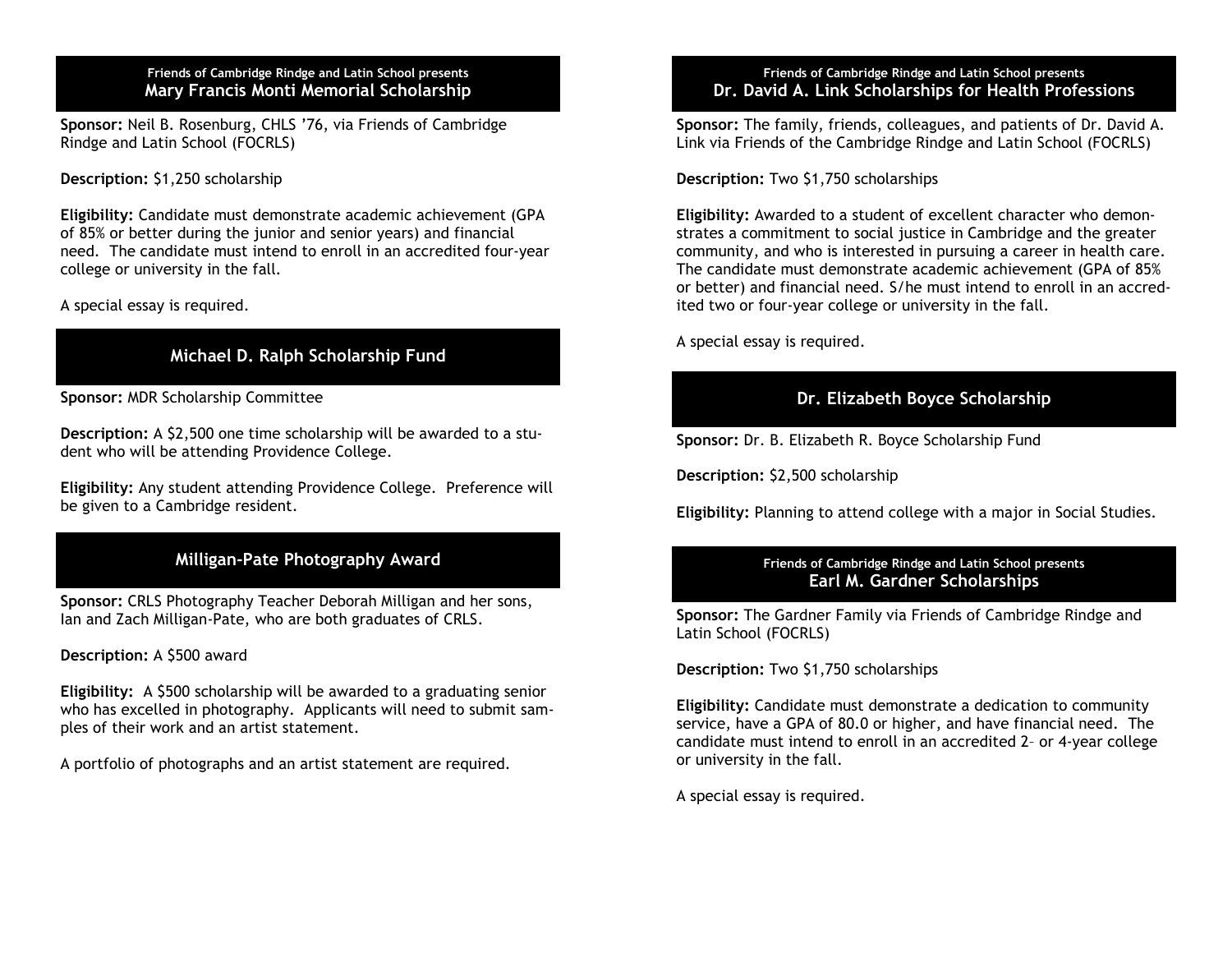Sponsor: East Cambridge Savings Bank

Description: Two \$1,500 scholarships

 an outstanding commitment to community and school. Eligibility: For a student attending a two or a four year college or technical school. Student must demonstrate financial need and have

### East Cambridge Savings Bank Scholarships School Bank Program

Sponsor: East Cambridge Savings Bank

Description: Two \$2,000 scholarships

Eligibility: Students who have successfully completed the East Cambridge Savings Bank School Bank Program.

# Edward Hopkins Scholarships

Sponsor: The Edward Hopkins Trust

Description: Six approximate \$1,917 scholarships

Eligibility: Awarded to the top three males and top three females in the graduating class based on cumulative GPA at 3rd term marking period.

# Edward J. Shea Award

Sponsor: Edward J. Shea Memorial Fund

Description: \$50 award

 Eligibility: Awarded to a member of the graduating class who is cogni- zant of the obligation of a good citizen, law abiding, and a diligent student. Candidate nominated by faculty.

#### Friends of Cambridge Rindge and Latin School presents<br>Maria I Tavares Memorial Scholarship (continu Friends of Cambridge Rindge and Latin School presents Maria J. Tavares Memorial Scholarship (continued)

Eligibility: A student who is a first generation college-bound student and the child of immigrant parents. Must have a definitive plan to attend a 2 or 4 year college after graduation.

A special essay is required.

# Mark D. Levine and Nina Pattek Scholarship Award

Sponsor: Estate of Mark D. Levine

Description: \$1,000 scholarship

 Eligibility: Minimum GPA 87%; involved in community service or peace and justice work.

A special essay is required.

# Mary A. Blessington Scholarship

Sponsor: Mary A. Blessington Scholarship Fund

Description: \$100 award

 Eligibility: Awarded to the graduate with highest cumulative GPA at the third marking period who attended the Fletcher School or the Fletcher-Maynard Academy.

# Mary C. and Michael A. Sullivan Memorial Scholarships

Sponsor: The Sullivan Family

Description: Two scholarships of \$300 each, awarded to one male and one female student

 Eligibility: Planning to attend post-secondary education, demon-strated financial need.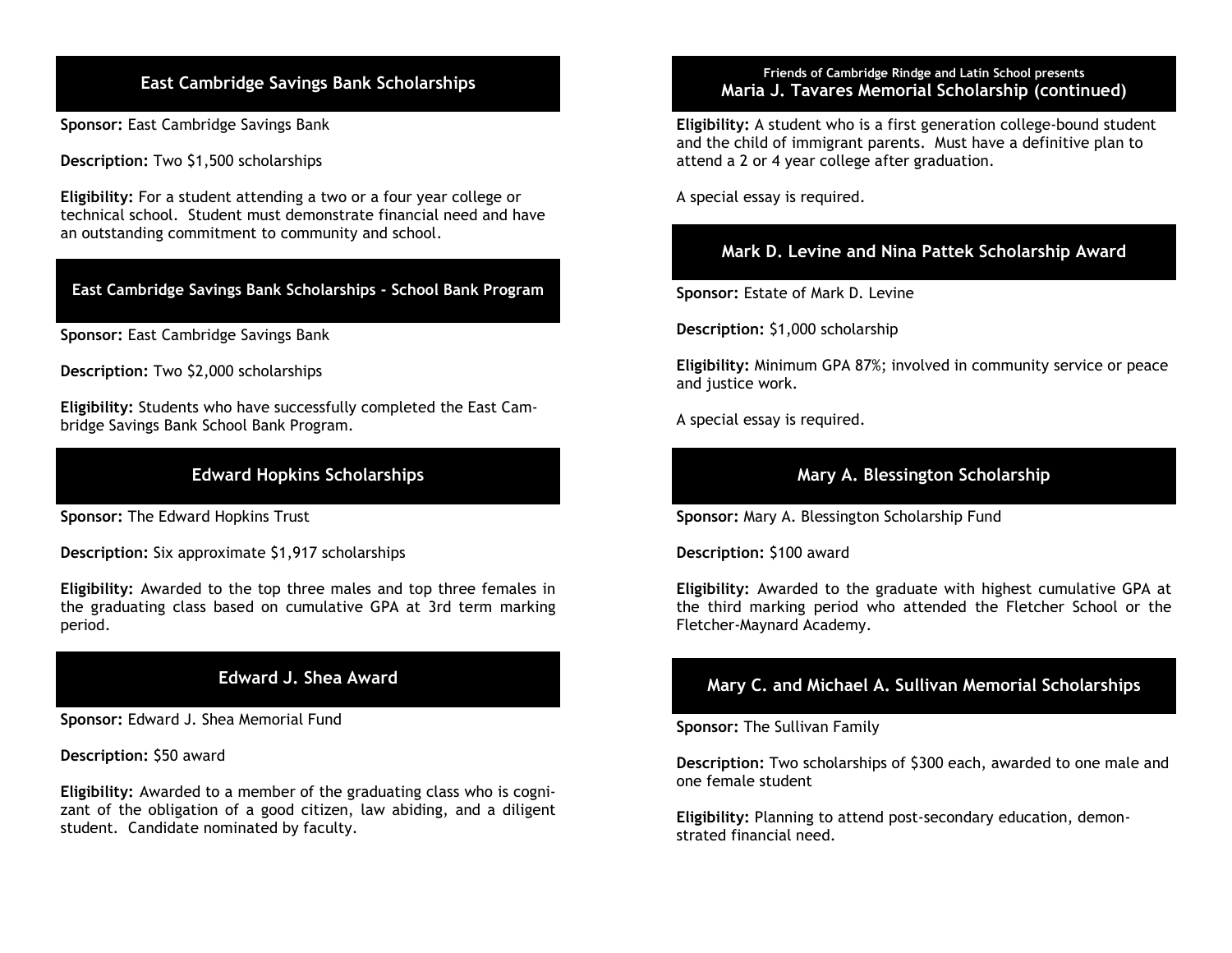# Mahar/Firouzbakht Scholarship

Sponsor: The Firouzbakht Family

 Description: \$1,000 scholarship funded by a CRLS alumni family who seeks to support young adults with disabilities. Ralph C. Mahar was a MA state senator who was deaf. His daughter, Eleanor Deegan, a long time Cambridge resident and social activist was born with a skeletal condition. Saeed Firouzbakht, a civil engineer from Iran, lost his sight in adulthood. This scholarship is for individuals who have physical disabilities and are attending a 4-year college.

 Eligibility: Senior with physical disability that will be attending a 4 year college.

A special essay is required.

# Mara Gibbs Memorial Photography Award

Sponsor: Ms. Lauren Gibbs and Mr. Steven Flax

 Description: Two \$500 awards. Mara Gibbs '15 was a student who con- sidered the Photography Department her home at CRLS. Mara devel- oped her eye and her technique at CRLS under the tutelage of Archy LaSalle and Deborah Milligan. This award goes to two students who show great promise and may have financial need. Both of Mara's par-ents support these students as they go forth into the world.

 Eligibility: Two students of photography will be selected from those students submitting portfolios and/or websites with photography. The two students will each be awarded \$500. The scholarship recipients will schedule a time to meet/talk with the scholarship sponsor.

A special essay and portfolio of photography are required.

 Friends of Cambridge Rindge and Latin School presents Maria J. Tavares Memorial Scholarship

 Sponsor: Mary Tavares Sutula and Family via Friends of Cambridge Rindge and Latin School (FOCRLS)

Description: \$1,000 scholarship

# **Edward Kingman Scholarship**

Sponsor: Edward Kingman Trust Fund

Description: \$200 award

Eligibility: College-bound senior with the highest cumulative GPA at 3rd term marking period.

# Edward P. Galligan Memorial Scholarships

Sponsor: Mr. K. George and Dr. Carolann S. Najarian

Description: Three \$2,500 scholarships

Eligibility: GPA 85%; demonstrated financial need and service to school or community.

A special essay and a letter of support is required.

#### Friends of Cambridge Rindge and Latin School presents (The) Elaine Schear "Voice of the First Generation" Scholarships for Creative Writing

Sponsor: Friends of Cambridge Rindge and Latin School (FOCRLS)

Description: Two \$1,000 scholarships

 Eligibility: The scholarship will be awarded to a student who demon-strates a talent for and an interest in creative writing, and who:

- Will be a "first generation" college student, meaning that their parent(s) or legal guardian did not attend or complete a college degree program;
- Has a demonstrated financial need and/or is enrolled in the Free/ Reduced Lunch program; and
- Has a cumulative GPA of B or better.

(continued on the next page)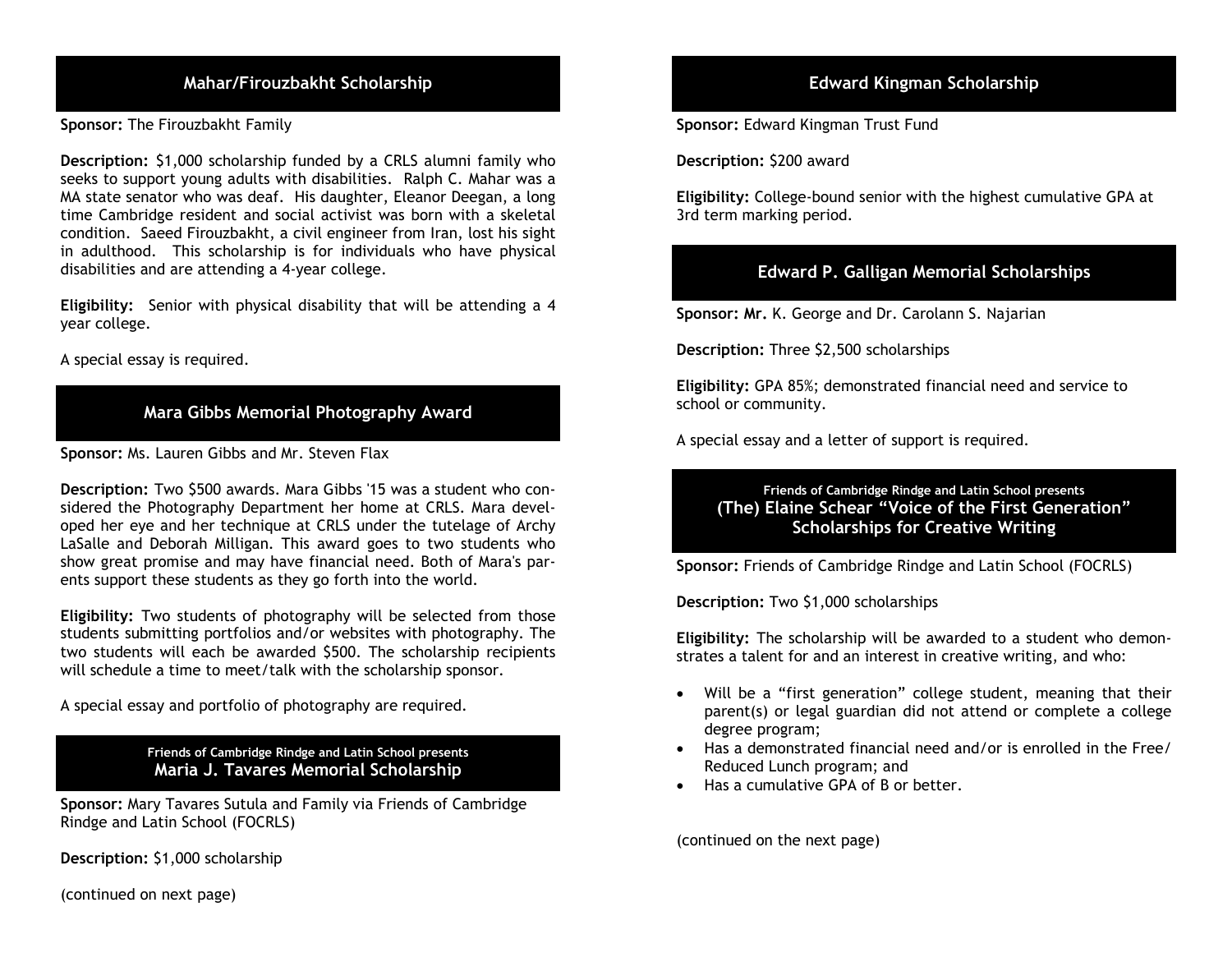Friends of Cambridge Rindge and Latin School presents (The) Elaine Schear "Voice of the First Generation" Scholarships for Creative Writing (continued)

 In addition to the special essay above, the applicant must submit TWO (2) original writing samples that they consider to be among their best writing while at Rindge (350-750 word total for both). Genres in- clude: fiction, non-fiction, memoir, poetry, creative non-fiction, cri- tiques of politics, the arts, or an editorial opinion piece that includes your sources. Please upload the two additional writing pieces to your scholarship application. The Special Essay and the two additional writing samples will be evaluated on originality, creativity, content, structure, and how well they convey meaning.

# Elisaveta Tsonevska Scholarship

Sponsor: Friends of Cambridge Rindge and Latin School (FOCRLS)

Description: \$1,000 scholarship

 Eligibility: A scholarship given to a graduating CRLS student who is an immigrant or child of immigrant parents.

A special essay is required.

 Friends of Cambridge Rindge and Latin School presents Elizabeth Vernon Scholarship for Volunteerism and Community Service

Sponsor: Friends of Cambridge Rindge and Latin School (FOCRLS)

Description: \$1,000 scholarship

 Eligibility: Candidate must demonstrate a dedication to volunteer work in the Cambridge Community. There are no particular restric- tions on the type of volunteer work done, but applicants should dem- onstrate a long-term commitment to volunteerism and community service.

 Candidate should provide at least one letter of recommendation from a representative of an organization for whom he/she volunteered. Financial need will be considered. The candidate must intend to en-roll in an accredited 2– or 4-year college or university in the fall.

A special essay is required.

# Local 1611 Union Scholarship

Sponsor: Local 1611 Cambridge School Department Maintenance and Custodial Union

Description: \$500 scholarship

 80 or higher. Eligibility: Preference is given to but not limited to RSTA students attending a technical or trade school. Candidate must have a GPA of

A special essay is required.

# Lucas James Lincoln Gibson Memorial Scholarship

Sponsor: Pete and Debbie Lincoln, grandparents of Lucas Gibson

 Description: \$1,000 scholarship. This scholarship was established in memory of Lucas James Lincoln Gibson, a 2016 CRLS graduate.

 Eligibility: This scholarship will be presented to a graduating senior who has demonstrated a love and ability for the performing arts and has acted or sung in the CRLS Theater. Lucas had a passion for the theater arts, and this scholarship is given to a student who has shared this joy.

### Mack Davis Scholarships

Sponsor: Mack I. Davis II Memorial Fund

Description: Two \$2,500 scholarships

Eligibility: Demonstrated strong public services volunteer work; financial need.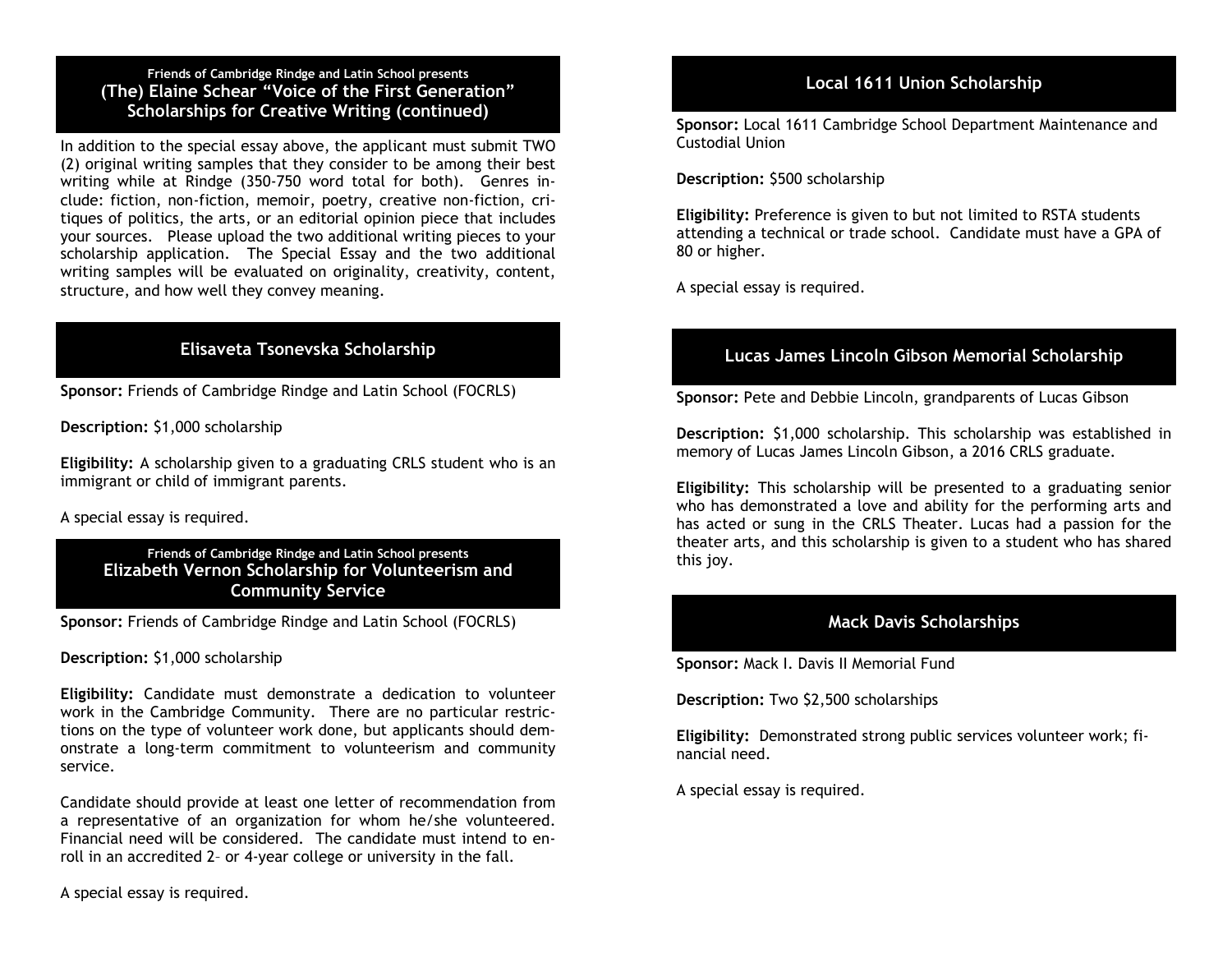# Legends Live Forever Scholarship (continued) Falcon Pride Scholarships

Sponsor: Family and friends of Xavier Louis-Jacques

 Eligibility: Preference will be given to candidates who plan to attend a historically black college or university (HBCU), with additional pref- erence given to candidates who demonstrate talent in athletics and/ or ceramics, and to those who may have difficulty attending univer- sity without support. High past academic achievement is not a prereq- uisite for qualification – rather, the emphasis is on supporting the ability of young individuals like Xavier to attend college in fulfillment of their dreams and potential.

# Leslie Kimbrough Memorial Scholarship

Sponsor: Andrea Harvey Memorial Fund

 Description: \$2,500 to be awarded in (5) \$500 installments; the first in September of the first year of school, and then the others in each of the following four Januarys, provided the student is in school and is making academic progress over four years.

 Eligibility: This award honors students who have overcome challenges in pursuit of higher education to fulfill their dreams. Students that may not have top grades or a high GPA, but have nevertheless demon- strated great efforts toward improvement in their studies and accom- plishments, are strongly encouraged to apply. Additionally, the schol- arship is open to students who demonstrate a passion for social jus- tice, a strong commitment to their community, and evidence of finan-cial need.

# Lisa M. West Scholarship

Sponsor: The West Family

 Description: \$500 scholarship in honor of Lisa M. West '85, Captain of the Cheerleading Squad

Eligibility: CRLS female student athlete.

A special essay is required.

Sponsor: CRLS Parents, Alumni, and Cambridge Community Foundation

 Description: Four scholarships of \$10,000 each, distributed over four years: \$1,000 in Year One and \$3,000 in Years Two, Three, and Four. Scholarships are distributed at the beginning of the second semester each year. Proof of continued enrollment in college or vocational edu- cation program will be the condition for receiving awards Years One through Four.

 Eligibility: Envisioned by parents and alumni of CRLS, in partnership ships are designed to support CRLS students who have the desire and passion to pursue a college or vocational education but may not have the needed resources. The scholarship will provide additional re- sources to CRLS students. Eligible candidates should be a graduating CRLS senior who have evidence of financial need. with the Cambridge Community Foundation, the Falcon Pride Scholar-

### Florence M. Russell 1978 Prize

Sponsor: Ms. Claire Russell Megan

Description: \$2,000 scholarship

 class; student plans to attend a four year liberal arts college; student years as a student in the Cambridge Public School system. Ms. Flor- unless there is no one who meets this requirement. Eligibility: Student graduates in the top 10% of the graduating senior has successfully completed courses in French at the third, fourth, and fifth year levels; and the student has spent the last five academic ence Russell requested that the recipient be proficient in French

#### Friends of Cambridge Athletics FOCA Most Improved Athlete Awards

Sponsor: Friends of Cambridge Athletics (FOCA)

Description: \$1,000 scholarship awarded to both a male and female student-athlete who has shown outstanding athletic development over time.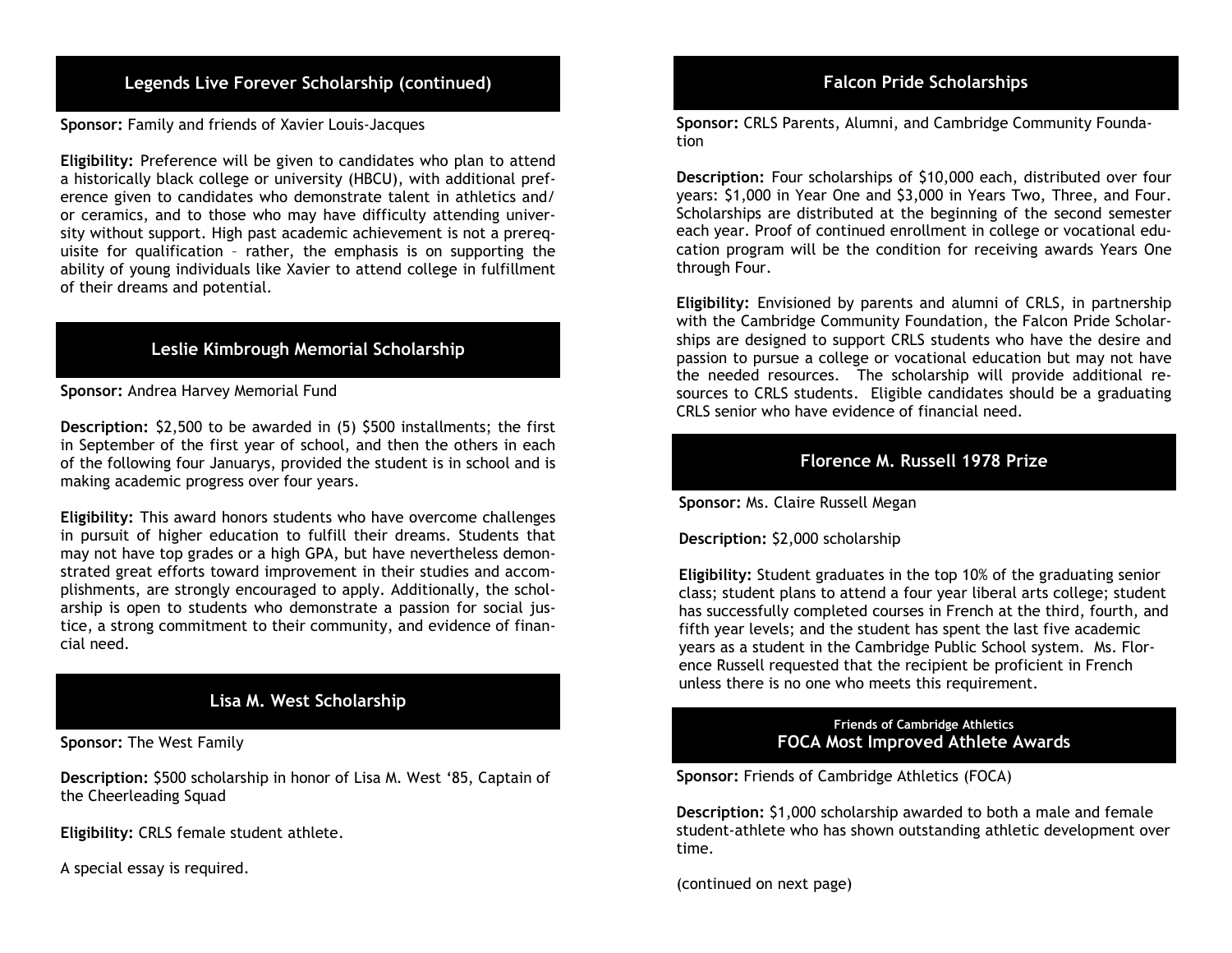#### Friends of Cambridge Athletics For the continuum of the continued of the continued of the continued of the continued of the continued of the continued of the continued of the continued of the continued of the continued of the continued of the continued

Eligibility: Graduating seniors who have been involved with at least one CRLS season during at least three of their four years (Exceptions may be considered). All applicants should have demonstrated the following attributes:

 matches/meets. Commitment -Demonstrated commitment to CRLS athletics through regular attendance and good work ethic at practices and games/

 havior toward team members and coaches. Team membership -Maintained positive attitude and supportive be-

Sportsmanship -Exhibited sportsmanship towards opponents and officials during competitions with other schools.

A special essay is required.

 Friends of Cambridge Athletics FOCA Student-Athlete Courage Awards

Sponsor: Friends of Cambridge Athletics (FOCA)

 adversity in their life. Description: \$1,000 scholarship awarded to both a male and female student-athlete who has shown courage in overcoming hardship or

Eligibility: Graduating seniors who have been involved with at least one CRLS season during at least three of their four years (Exceptions may be considered). All applicants should have demonstrated the following attributes:

 matches/meets. Commitment -Demonstrated commitment to CRLS athletics through regular attendance and good work ethic at practices and games/

 havior toward team members and coaches. Team membership -Maintained positive attitude and supportive be-

Sportsmanship -Exhibited sportsmanship towards opponents and officials during competitions with other schools.

A special essay is required.

 Eligibility: For a motivated student who is serious about continuing his or her education, is low income, and who has experienced family dis- ruption in one or more of the following ways: 1) has been or is cur- rently in the foster care system; 2) is adopted formally or is being raised by a family member other than birth parents; 3) is an emanci- pated individual legally or because parents cannot legally immigrate to the United States.

A special essay and letter of recommendation are required.

# L.E.A. Memorial Scholarships

Sponsor: Ms. Louise Adler

Description: Two \$500 scholarships

 Eligibility: Student of Haitian descent; minimum GPA 3.0; at least one year of school or community service volunteer work; demonstrated financial need.

#### Legends Live Forever Scholarship

Sponsor: Family and friends of Xavier Louis-Jacques

 talented young man who connected with everyone he met. Xavier was with exceptional talent in ceramics. Before his life was tragically cut The purpose of the Fund is to support the ability of Cambridge Rindge and Latin graduates like Xavier to attend college or university. Description: \$3,000 scholarship. The Fund is established in honor of the late Xavier Louis-Jacques, of Cambridge, Massachusetts. A graduate of Cambridge Rindge and Latin (CRLS) High School, Xavier was a an athlete, having played for the CRLS Falcons, and was also an artist, short at the age of 19, Xavier had been accepted to Xavier University in Louisiana, a private and historically black, Roman Catholic University in New Orleans, and was saving his money to become an engineer.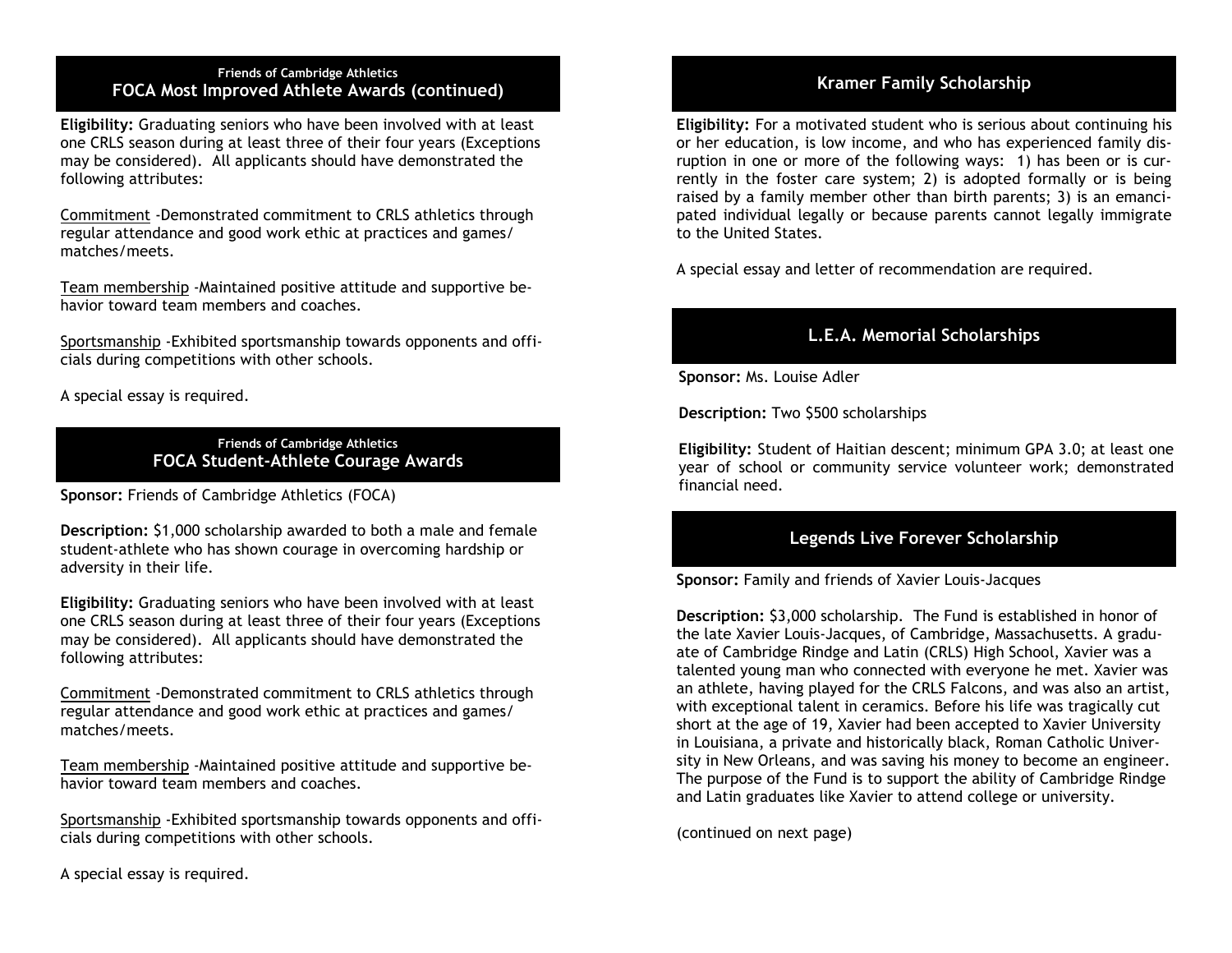# Kevin J. Fitzgerald Scholarships (continued)

 Eligibility: Student plans on attending a four-year college. Student should have a B average or better and participate in community, school or after-school activities. (This scholarship is open to CRLS stu- dents as well as students from surrounding communities and high schools.) The scholarship award will be based on overall achieve- ments to include: academic, performance, extra-curricular, activities and community involvement. The scholarship award also will be need -based (to be determined by eligibility for the free or reduced lunch program, by the school's established need-based determination proc- ess or by school representatives' knowledge of circumstances that demonstrated financial need).

 Students should apply directly with the Cambridge Savings Bank community/scholarships. through its website at <https://www.cambridgesavings.com>/

# Kevin Jameel Parker Art Student Scholarship Awards

Sponsor: Friends and family of Kevin Jameel Parker

Description: Two \$500 scholarship awards

 time course load preferred. (3) Letter of Acceptance from the College or most recent Transcripts. (4) Submit a student portfolio of your art- work (must contain at least 5 works). (5) Complete essay. Eligibility: A CRLS graduating senior who: (1) Applicant must be a student in the Cambridge Rindge and Latin School and applying to attend a four year University/College for their undergraduate degree in a visual arts related field of student. (2) Student must have a 3.0 average, a matriculated student taking at least 9 credit hours with a full-

A special essay and a portfolio of artwork are required.

# Kramer Family Scholarship

Sponsor: Mr. Frank Kramer and Mrs. Joan Sulis-Kramer

Description: \$1,000 scholarship for further educational study at a four -year or two-year college or trade school

(continued on next page)

#### **Friends of Cambridge Athletics** FOCA Team Spirit Awards

Sponsor: Friends of Cambridge Athletics (FOCA)

Description: \$1,000 scholarship awarded to both a male and female student-athlete who has demonstrated selflessness and support for their teammates and team success.

Eligibility: Graduating seniors who have been involved with at least one CRLS season during at least three of their four years (Exceptions may be considered). All applicants should have demonstrated the following attributes:

 matches/meets. Commitment -Demonstrated commitment to CRLS athletics through regular attendance and good work ethic at practices and games/

 havior toward team members and coaches. Team membership -Maintained positive attitude and supportive be-

Sportsmanship -Exhibited sportsmanship towards opponents and officials during competitions with other schools.

A special essay is required.

#### Friends of Cambridge Rindge and Latin School presents Fresh Start Contracting Corporation Award for Carpentry

Sponsor: Ben O'Sullivan and Nick Stamos (co-founders of Fresh Start Contracting Corp. and CRLS graduates) via Friends of Cambridge Rindge and Latin School (FOCRLS)

Description: One (1) award in the amount of \$500

 Carpentry program, maintaining an "A" average in carpentry courses. Eligibility: Applicant must have spent two (2) years within the RSTA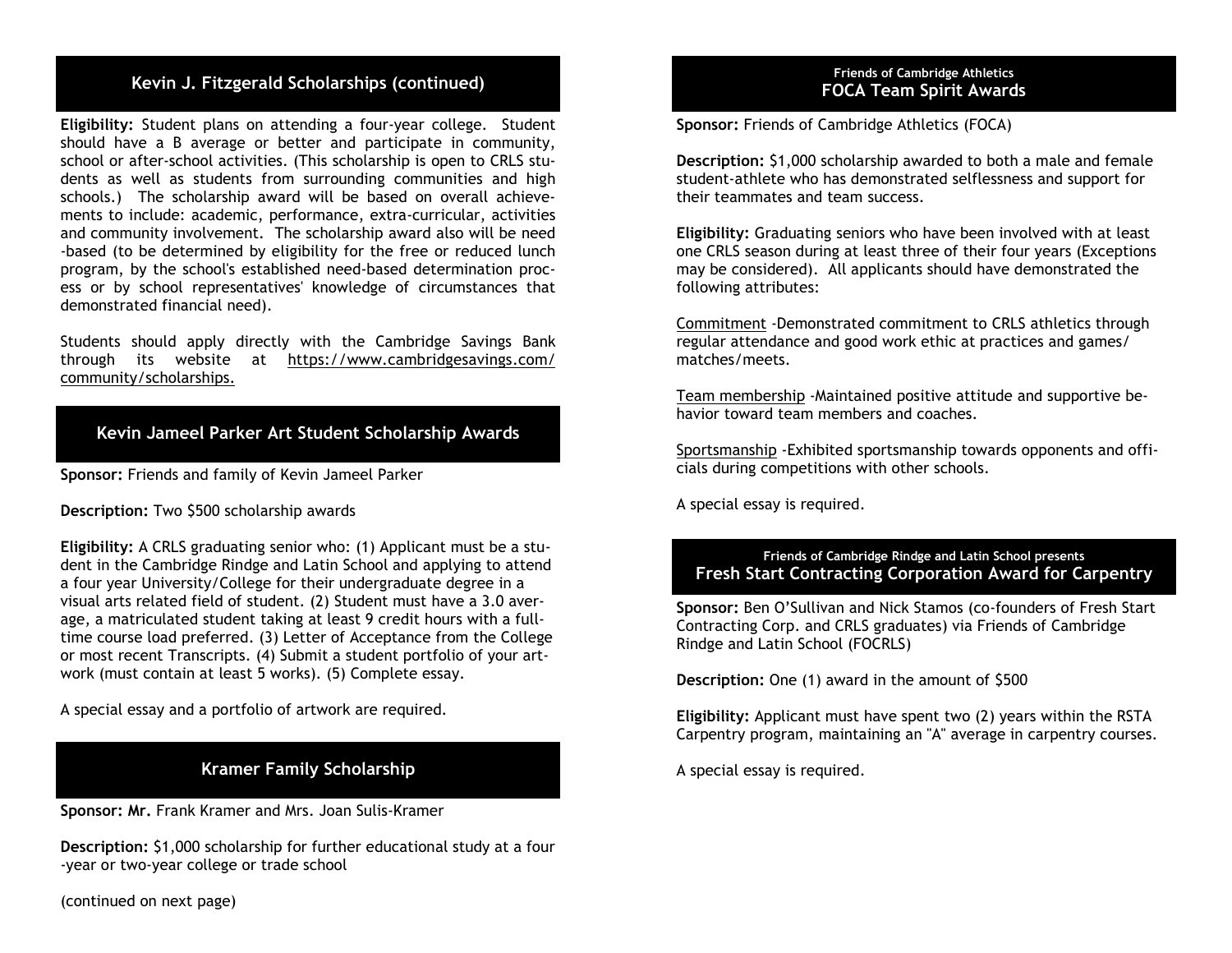#### Friends of Cambridge Rindge and Latin School presents Friends of CRLS "First Scholars"

Sponsor: Friends of the Cambridge Rindge and Latin School (FOCRLS) Sponsor: Friends of the Cambridge Rindge and Latin School (FOCRLS)

Description: Three \$1,250 scholarships

 in an accredited four-year college or university in the fall. Eligibility: Student must be the first in her/his family to attend a four -year college or university. Candidate must demonstrate academic achievement (GPA of 85% or better) and financial need (must qualify for free and/or reduced lunch). The candidate must intend to enroll

#### A special essay is required.

 Friends of Cambridge Rindge and Latin School presents Friends of CRLS "First Scholars," sponsored by Cambridge Trust Company

Sponsor: Cambridge Trust Company and Friends of Cambridge Rindge and Latin School (FOCRLS)

#### Description: \$1,000 scholarship

Eligibility: Student must be the first in his/her family to attend a four -year college or university. Candidate must demonstrate academic achievement (GPA of 85% or better) and financial need (must qualify for free and/or reduced lunch). The candidate must intend to enroll in an accredited 4-yr. college or university in the fall.

# General Turk, Jr. Scholarship Award

Sponsor: Family of the late General Turk, Jr.

Description: \$500 scholarship

 Eligibility: Graduate of the Tobin/VLUS School who is attending college and is interested in jazz, technology, or culinary arts.

A special essay is required.

# Friends of Cambridge Rindge and Latin School presents Juliette Kayyem & David Barron Scholarship for Children of

Sponsor: Juliette Kayyem and David Barron via Friends of Cambridge Rindge and Latin School (FOCRLS)

Description: \$1,500 scholarship

 Responder (member or veteran of the U.S. armed forces, Coast Guard technician (EMT), emergency room nurse or doctor, or public health official). Applicant should have a cumulative GPA of not less than 80% Eligibility: Awarded to a graduating senior who is the child of a First or National Guard, law enforcement, firefighter, emergency medical and intend to enroll in a 2– or 4-year college or university in the fall.

A special essay is required.

# Kevin J. Fitzgerald Scholarships

Sponsor: Cambridge Savings Charitable Foundation

Description: Mr. Fitzgerald began his career at Cambridge Savings Bank while at college, through a cooperative education program. He started his full-time career with the bank in 1967. Throughout his career Mr. Fitzgerald held the positions of President, Chief Operating Officer, Chief Executive Officer, and Chairman of the Board. Mr. Fitz- gerald continues to serve on the Board of Directors for Cambridge Fi- nancial Group. During his tenure, Mr. Fitzgerald played an integral role in growing the bank and creating a culture that contributed to the banks current position of a financial institution with \$3.8 billion in assets and over 300 employees. As a highly respected member of the Banks communities, Mr. Fitzgerald actively served on several non- profit boards. Mr. Fitzgerald's success, beginning with his college education, is the reason Cambridge Savings Bank offers scholarship for higher education. The Cambridge Savings Bank Scholarship Selection Committee will award a total of two scholarship of \$2,500. The com- mittee will review and select recipients from all applications submit- ted; not per school. Scholarship awards can be applied toward a de- gree at a four year college, 2 year college, or other post-secondary, accredited program.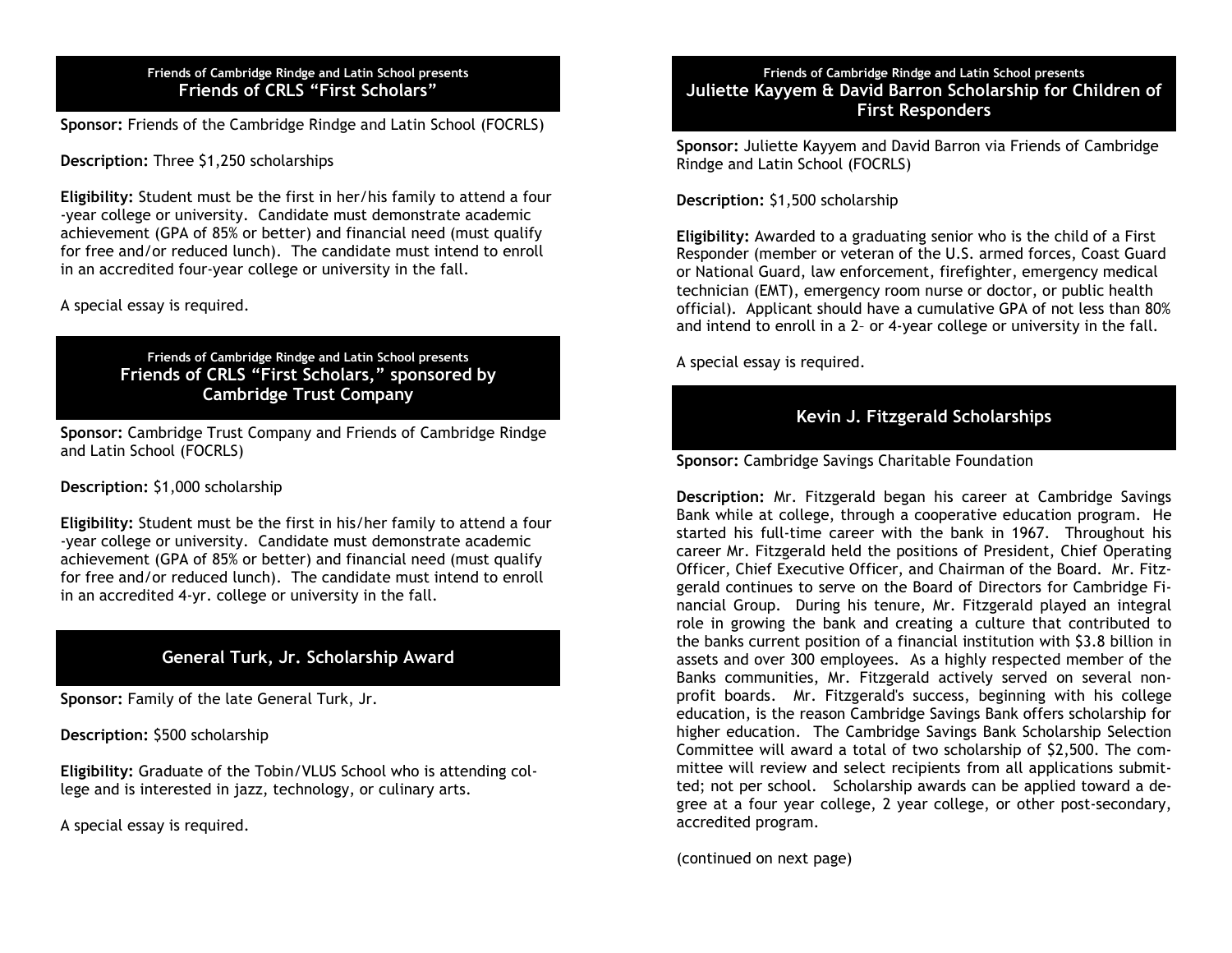Sponsor: Somerville Cambridge Elder Services

 Description: \$2,000 scholarship. Upon his retirement, to honor past Executive Director John O'Neill as a tireless leader dedicated to Somerville Cambridge Elder Services (SCES)'s mission to help older adults maintain independence in their own homes, the Board of Direc- tors established the John O'Neill Scholarship Fund. By providing the \$2,000 scholarship, our goal is to promote meeting the growing need for a well-trained network of motivated, committed advocates and leaders in the older adult health care field.

 Eligibility: One scholarship is awarded to a graduating student who has a good GPA, requires financial aid and plans to pursue higher edu- cation and a career in health care, social work, or public policy advo- cacy. O'Neill Scholars are selected based on their promise as critical thinkers, potential leaders and strong advocates for older adults' health causes and issues. Recipients reflect our organization's support and promotion of values around respect, caring, inclusion and diver- offered by SCES. sity and are given an opportunity to learn about programs and services

A special essay is required.

# John Splaine Scholarship

Sponsor: The Family of John Splaine

 Description: A \$500 Scholarship in memory of John Splaine, a North Cambridge Resident, 1960 CHLS graduate, and veteran of the US Army.

 Eligibility: A CRLS Senior that is planning on attending a technical or trade school.

A special essay is required.

# John O'Neill Scholarship Fund Gomatos Brothers Memorial Scholarship

Sponsor: Families of John, Stavros, and George Gomatos

Description: \$1,000 scholarship to honor the memory of the Gomatos Brothers who emigrated from Sparta, Greece and became Harvard Square business owners.

Eligibility: College-bound student who has a parent of Greek heritage.

A special essay is required.

# Haas Foundation Grant Scholarship

Sponsor: Haas Foundation

Description: \$2,000 scholarship

Eligibility: This scholarship is given to students currently enrolling in a CNC Machining Technologist training or manufacturing (machiningbased) engineering program at the postsecondary level or the costs of attending CNC machining classes at the secondary level career center. The criteria for determining winners of these scholarships will be determined by the program instructor or a committee or advisory that includes program instructor(s).

# –Black Boy Brilliance Legacy Scholarship Harold Nelson Dupee, Sr.

Sponsor: The Family and Friends of Harold Nelson Dupee, Sr.

Description: Harold Nelson Dupee, Sr. was a long-time resident of Cambridge and proud graduate from Cambridge Rindge Technical High School. He was well known and respected for his academic splendor and many athletic accomplishments on the Rindge track, football and basketball teams. In April of 2017 he was inducted into the Cambridge Athletic Hall of Fame for his performance on the 1962 Rindge Techni-cal School Basketball Team.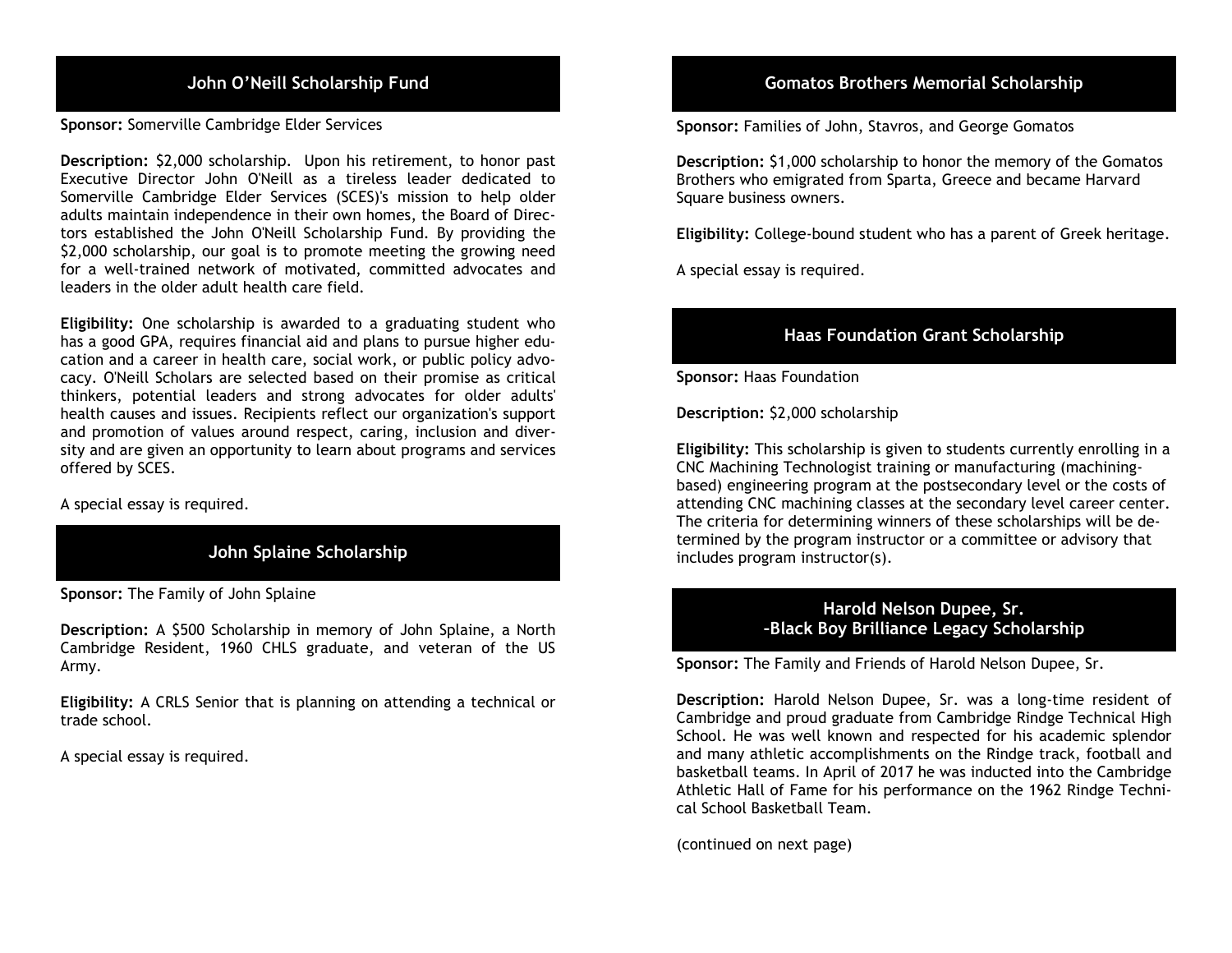#### –Black Boy Brilliance Legacy Scholarship (continued) Harold Nelson Dupee, Sr.

 After graduating from Rindge he pursued his interest in Science, Tech- nology, Engineering, and Mathematics (STEM) and attended Northeast- ern University School of Pharmacy and received a Bachelor of Science degree. He later attended Sufflok University Law School and gradu- ated with a Juris Doctorate in 1971. Dup, as he was affectionately called, was known to share his academic talents in the community by tutoring students in Math & Science. In his later years, he was a math and science teacher at South Boston High School.

 This scholarship was established to honor Harold Nelson Dupee, Sr. and his interests in Science, Technology, Engineering, Arts or Math (STEM) and law related higher education. The goal of this scholarship is to help deserving African-American male students achieve the dream of high education. The Harold Nelson Dupee Sr. Black Boy Bril- liance Legacy Scholarship Selection Committee will award one \$500 scholarship to a Cambridge Rindge and Latin student.

 Eligibility: The scholarship will be awarded to a student who is at- tending a four-year college or university who has demonstrated finan- cial need, academic promise and contributions to their community. Applicant's transcript must demonstrate commitment to excel in the areas of study that fall under the purview of STEM or legal studies with a B average or better. Priority will be given to male students of African-American descent who have been traditionally underrepre- sented in higher education. The ideal candidate(s) should exemplify the qualities of Black Boy Brilliance.

A special essay and letter of recommendation are required.

#### Harvard Cooperative Society Scholarships

Sponsor: The Coop

Description: Four scholarships of \$500 each

Eligibility: Minimum GPA 80%; demonstrated financial need.

# John A. Rutter Memorial English Literature Scholarship

Sponsor: Family and Friends of John Rutter

 Description: \$500 scholarship in memory of John Rutter who was an English teacher at CRLS for 25 years

 Eligibility: Student who excels in the study of English Literature. Eng- lish Language Arts Department nominates a junior for this scholarship. The monetary award is presented in the senior year.

### John D. Zagarella Sr. Memorial Scholarship

Sponsor: The Zagarella Family, offered by Friends of CRLS

Description: Two \$500 scholarships awarded in the memory of John D. Zagarella Sr.

 Eligibility: Awarded to a hard working graduating senior who has played youth or high school sports, has overcome challenges and plans to continue post-high school education.

#### John M. Tobin Scholarships

Sponsor: Trust of John M. Tobin

Description: \$500 scholarship for a male student who will attend Boston College; \$200 scholarship for a female who will attend University of Massachusetts, Boston.

Eligibility: A male student who will attend Boston College. A female student will attend the University of Massachusetts, Boston.

#### John Morgan Memorial Scholarship

Sponsor: Family and friends of John Morgan

 Description: A \$500 scholarship in honor of John Morgan, Technical Supervisor in the Cambridge Public Schools MIS Department.

 Eligibility: Student planning to study technology. A letter of recom-mendation must accompany the application.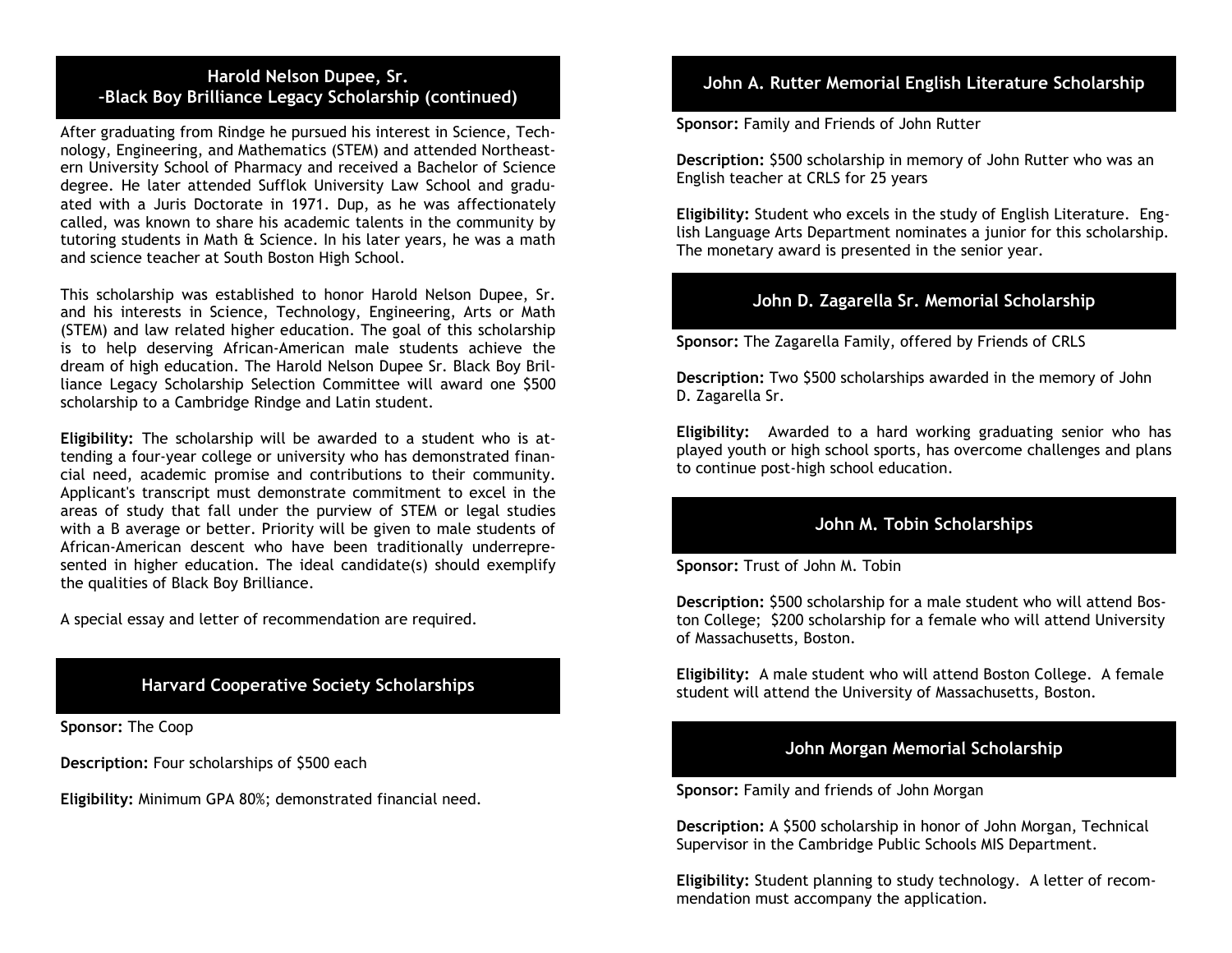# Jim and Penny Peters Scholarship (continued) (The) Helen M. Fabianski Award

 many ways, from serving as formal and informal mentors, tutors, and volunteers, to being surrogate parents and grandparents. This schol- arship is presented in their honor. They have contributed positively to the lives of students and alums in

 Eligibility: Awarded to a CRLS student with demonstrated need who school education, whether college or technical. has immigrated to the United States and will be attending post-high

# (The) John & Ellen Moot Community Service Award

#### Sponsor: The Cambridge Club

Description: To recognize outstanding community service with one or more awards of up to \$5,000 to a Cambridge resident who is a junior or senior at Cambridge Rindge and Latin School.

 FOCUS: To celebrate the efforts of students, who have dedicated themselves to community service, and who represent the ideals of community activism and service to the City of Cambridge that were demonstrated by John and Ellen Moot.

 HISTORY: The Cambridge Club, founded in 1879, is dedicated to pro- moting activism and community service. Its members have demon- strated special concern for the health and welfare of Cambridge peo- ple and institutions through substantial volunteer efforts. We believe in encouraging young people to assume responsibility for their com- munities by providing a model of service and activism that guides young people into a life of service. Ellen G. Moot, (1930-2016) and John R. Moot, (1922-2008) served on numerous boards and commit- embrace. They were always willing to dedicate their time and talents to serving the community. The City of Cambridge has benefited sig- nificantly from their efforts. tees, were active politically, and never saw a worthy cause they didn't

 Eligibility: Cambridge residents in their junior or senior year at Cam- bridge Rindge and Latin School. A special essay, personal statement, and two letters of recommendations are required.

A special essay is required.

# (The) Helen M. Fabianski Award

Sponsor: The Family of Walter J. Fabianski

Description: \$500 scholarship

 Eligibility: The Helen M. Fabianski Award is given to a senior who has contributed a considerable amount of volunteer, leadership and com- munity service during his/her tenure at CRLS. Leadership experience can include participating in sports, holding a class office, or seeking out academic or enrichment programs. All volunteer and community service should be unpaid service and not include any Mayor's Program work experience.

 A 100-200 word essay is required. A recommendation is required from a guidance counselor or dean at CRLS.

# Honey Jones Artistic Gap Year Adventure Scholarship

Sponsor: Ms. Julie Ayaz

Description: \$750 scholarship

 Eligibility: Awarded to a graduating student of color who has decided to embark on a gap year to pursue artistic dreams. The token amount of money is intended to support the student in spirit and in solidarity and recognition of their dreams. Money can be applied to any needs relevant to artistic pursuits, in visual, performing, or written arts sons, mentorships, living costs and especially travel, if viable). (uses might include application, audition/entry fees, supplies, les-

 Student applicants with ideas that are nature-themed or inspired by the beauty of and respect for the natural world, the convergence or contract of the man-made world and the natural world, or otherwise in alignment with the mission of honeyjones will be especially wel-come.

 This is the third cycle of offering this scholarship in the name of honeyjones. It is very close to my heart and my own experiences and those of my children. I was raised in a family that did not have many resources, but did strive to be supportive, especially of a life in the arts and humanities.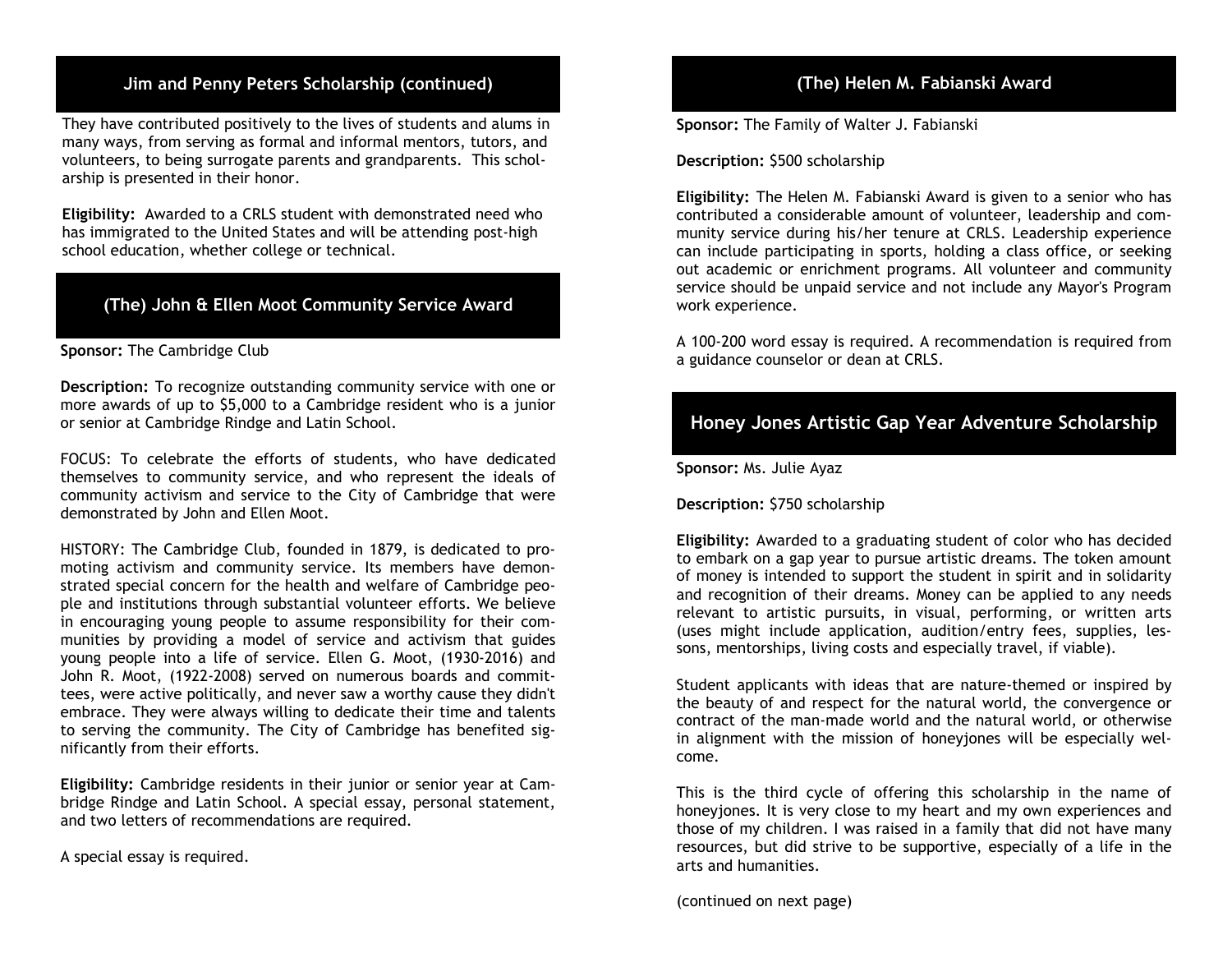# Honey Jones Artistic Gap Year Adventure Scholarship (continued) Jacqueline Goodrum-Tynes Scholarship

 My own children have all take gap years, had homeschooling experi- ences and many travel adventures that have offered a break from tra- ditional settings, enhanced their perspective of natural and cultural worlds, and also helped foster respect for the balance of needs and and groups. And in our current situation, nobody really knows what will be happening, except that the virtual world is becoming more commonplace. Students are having to commit to decisions which pre- sent a new array of uncertainties, more than the usual. I would think more students than ever might embrace gap year possibilities at this time. The recipient student is also invited to show a body of work, or a presentation of experiences at honeyjones gallery after their adven- ture has come to an end and they are ready to go to the next stage in continuous transitions toward emotional and social maturity and artis- tic and financial independence. understanding of inequities we experience in our society as individuals

 The recipient student is also invited to show a body of work, or a presentation of experiences at honeyjones gallery after their gap year adventure (or gap several months) comes to an end and they are ready to go to the next stage in continuous transitions toward emo-tional and social maturity and artistic and financial independence.

A special essay is required.



Sponsor: Hult International Business School

Description: A full tuition scholarship to the Hult International Busi- ness School may be awarded to a current CRLS student who feels s/he best fits the Hult Scholar Grant criteria. The full scholarship will be awarded each academic year to study a four-year Bachelor of Business Administration degree.

 Eligibility: Open to students who are interested in attending the Hult International Business School and feel that s/he best fits the Hult Scholars Grant criteria. The student will be graduating senior who is a dynamic thinker, high achiever, and influential leader. S/he also em- bodies the Hult DNA by being entrepreneurial, open-minded, and learn by doing.

(continued on next page)

Sponsor: Family of Jacqueline Goodrum-Tynes

Description: \$200 scholarship

 Eligibility: A student from the "Port" (Area IV) that is active in the community, has a minimum GPA of 3.5, and a demonstrated financial need.

#### Jesse McKie Memorial Scholarship

Sponsor: Family and friends of Jesse McKie

 Description: \$1,500 scholarship in memory of former student Jesse McKie

 Eligibility: Applicants must show evidence of talent and achievement in music or the performing arts and be planning to continue their edu- cation in these fields. Additionally, the ideal candidate will demon-strate a commitment to racial equality and goodwill toward all.

A special essay and letter or recommendation are required.

# Jesse Sparks Adversity Scholarship

Sponsor: Jesse Sparks and The Bridge Project

Description: \$500 scholarship

Eligibility: A CRLS Senior.

A special essay is required.

# Jim and Penny Peters Scholarship

Sponsor: Friends and family of Jim and Penny Peters

 Description: \$500 scholarship. The Peters have been both Cambridge Public School parents and grandparents.